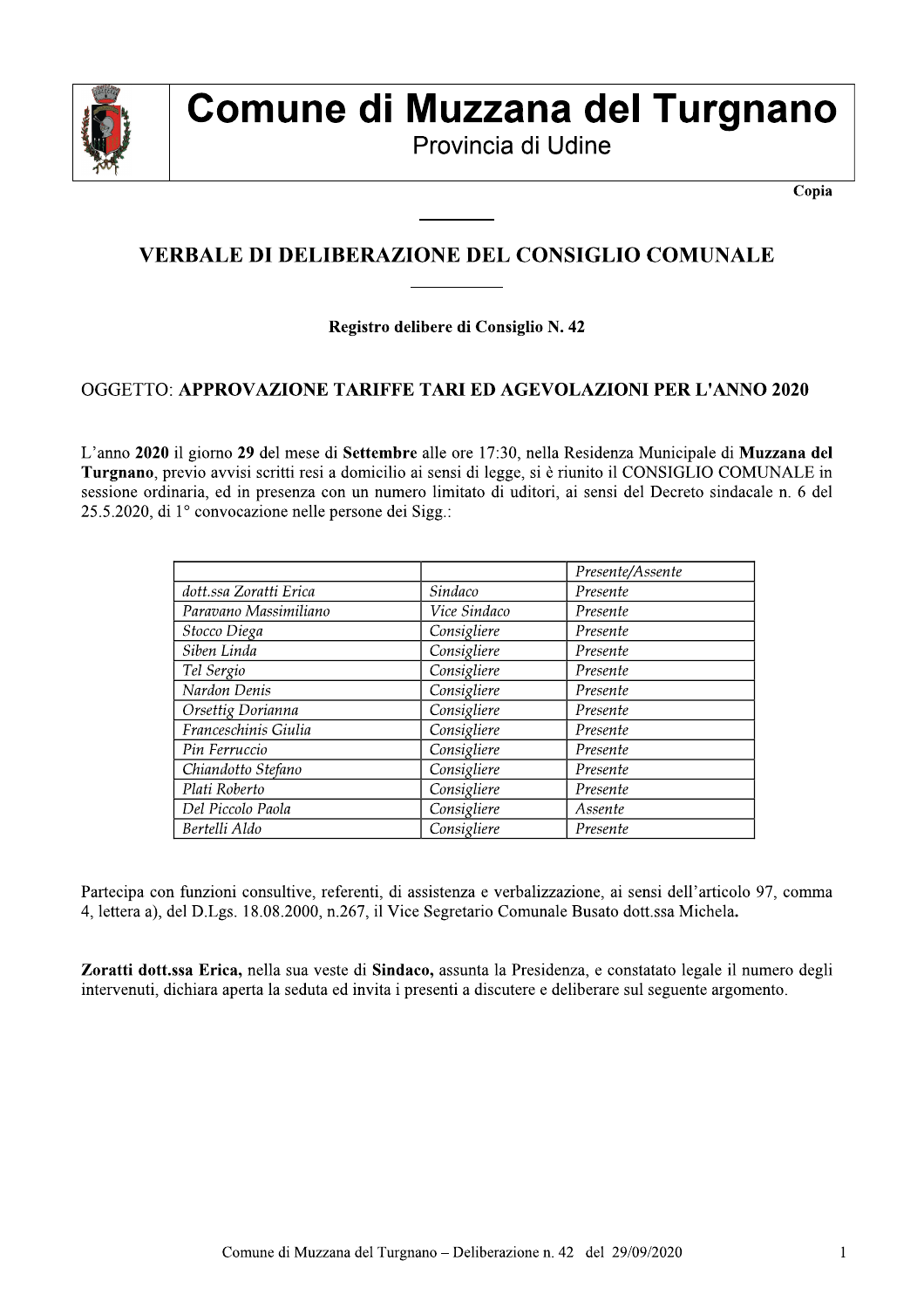#### OGGETTO: Approvazione tariffe ed agevolazioni TARI per l'anno 2020

#### **IL CONSIGLIO COMUNALE**

PREMESSO che:

- l'art. 1, comma 639, della Legge 147/2013 ha istituito l'Imposta Unica Comunale (IUC) che si compone, oltre che dell'IMU e della TASI, anche della TARI, la tassa sui rifiuti destinata a finanziare i costi del servizio di raccolta e smaltimento dei rifiuti:
- il comma 738 dell'art. 1 della Legge n. 160/2019 ha abolito dal 2020 la IUC (imposta unica comunale) ad eccezione della Tassa sui rifiuti (TARI);
- i commi 641 e seguenti del citato art. 1 della Legge 147/2013, disciplinano la TARI;
- con delibera n. 443 del 31 ottobre 2019 l'Autorità di Regolazione per Energia Reti e Ambiente  $\bullet$ (ARERA), ha introdotto il nuovo metodo tariffario per il riconoscimento dei costi efficienti di esercizio e di investimento del servizio integrato di gestione dei rifiuti, per il periodo 2018-2021, in ottemperanza a quanto previsto dall'art. 1 comma 527 della legge n. 205/2017 al fine di omogeneizzare la determinazione delle tariffe TARI a livello nazionale;
- con delibera di ARERA n. 444 del 31 ottobre 2019 sono state introdotte nuove disposizioni in  $\bullet$ materia di trasparenza nel servizio di gestione dei rifiuti urbani e assimilati e che i documenti di riscossione, che saranno emessi dai Comuni con popolazione residente uguale o superiore a 5.000 abitanti, dal 1º luglio 2020 dovranno contenere le indicazioni riportate in tale delibera, in termini di trasparenze e chiarezza nei confronti dell'utenza:
- che l'art. 8 del D.P.R. n. 158/1999 disciplina il piano finanziario del servizio di gestione dei rifiuti;

VISTO il Regolamento comunale per la disciplina della Tassa rifiuti (TARI) approvato dal Consiglio Comunale con deliberazione n. 22 del 07/08/2014 e come da ultimo modificato con deliberazione n. 5 del 27/03/2019:

#### RICHIAMATI:

- l'art. 6 della deliberazione ARERA n. 443/2019 che prevede in particolare la validazione del piano finanziario da parte dell'Ente territorialmente competente o da un soggetto dotato di profili adeguati di terzietà rispetto al gestore del servizio rifiuti e la trasmissione ad ARERA, dopo che l'Ente territorialmente competente ha assunto le pertinenti determinazioni, per la definitiva approvazione. In attesa di quest'ultima, si applicano quali prezzi massimi del servizio di gestione dei rifiuti, quelli determinati dall'Ente territorialmente competente;
- in particolare il comma 683 del sopra citato articolo 1 della Legge 147/2013, il quale stabilisce che:  $\bullet$ "il Consiglio comunale deve approvare, entro il termine fissato da norme statali per l'approvazione del bilancio di previsione, le tariffe della TARI in conformità al piano finanziario del servizio di gestione dei rifiuti urbani, redatto dal soggetto che svolge il servizio stesso ed approvato dal Consiglio comunale o da altra autorità competente a norma delle leggi vigenti in materia";
- il D.P.R. 158/1999 disciplinante il metodo normalizzato per definire la tariffa del servizio di gestione del ciclo dei rifiuti urbani, applicabile a norma dell'art. 1, comma 651, della legge n. 147/13, per la determinazione della tariffa del tributo comunale sui rifiuti;
- la Deliberazione n. 52/2020/rif del 03 marzo 2020 di ARERA, rubricata "Semplificazioni procedurali in ordine alla disciplina tariffaria del servizio integrato dei rifiuti e avvio procedimento di verifica della coerenza regolatoria delle pertinenti determinazioni dell'ente territorialmente competente";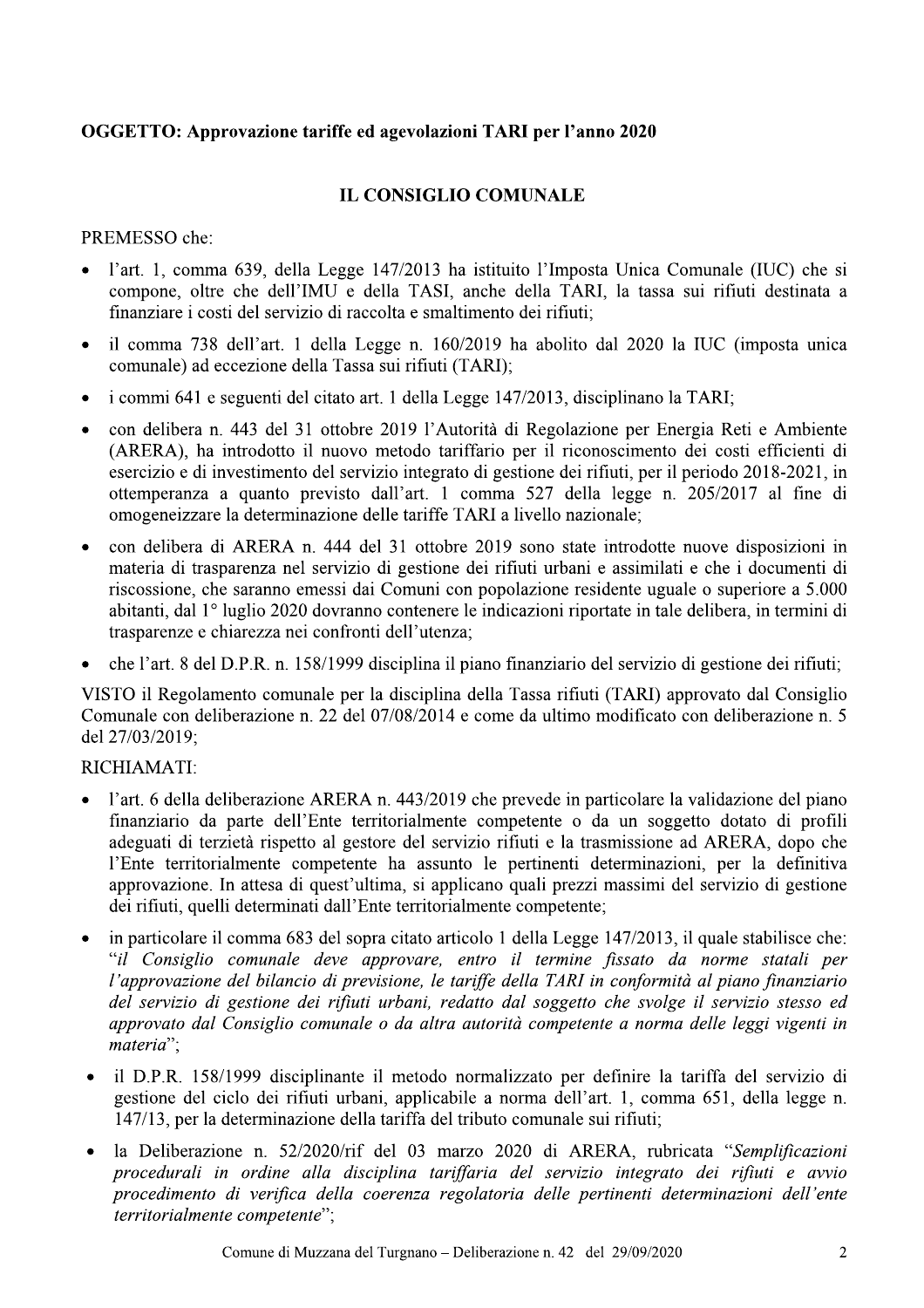la Determinazione n. 2/DRIF/2020 del 27/03/2020 di ARERA, rubricata "Chiarimenti su aspetti applicativi della disciplina tariffaria del servizio rifiuti approvata con la deliberazione 443/2019/R/rif (MTR) e definizione delle modalità operative per la trasmissione dei piani economico finanziari";

PRESO ATTO del piano finanziario del servizio di gestione dei rifiuti per l'anno 2020 redatto dal soggetto gestore del servizio (NET S.p.A. con sede in Udine) e successivamente integrato con i dati di competenza comunale, validato dall'ente territorialmente competente (AUSIR – Autorità Unica per i Servizi Idrici e i Rifiuti con sede in Udine) con provvedimento n. 20 del 29/06/2020, allegato sub A) al presente provvedimento per farne parte integrante e sostanziale;

TENUTO CONTO che:

- le tariffe della TARI devono garantire, ai sensi del comma 654 dell'articolo 1 della Legge 147/2013 la copertura integrale dei costi di investimento e di esercizio relativi al servizio, ricomprendendo anche i costi di cui all'art. 15 del D.Lgs. 36/2003, ad esclusione dei costi relativi ai rifiuti speciali;
- dal costo complessivo del servizio di gestione dei rifiuti è sottratto il costo relativo alla gestione dei rifiuti delle istituzioni scolastiche di cui all'art. 33-bis del D.L. 248/2007;
- le tariffe della tassa sono differenziate sulla base delle categorie di attività con omogenea potenzialità di produzione dei rifiuti, così come definite dal vigente regolamento comunale per la disciplina della TARI;
- le tariffe sono composte da una quota determinata in relazione alle componenti essenziali del costo del servizio di gestione dei rifiuti e da una quota rapportata alle quantità di rifiuti conferiti, al servizio fornito ed all'entità dei costi di gestione;

DATO ATTO che secondo le risultanze del piano finanziario, l'ammontare complessivo del costo del servizio di gestione dei rifiuti urbani ed assimilati del comune di Muzzana del Turgnano previsto per l'anno 2020 ammonta ad euro 289.845,33 al netto del costo di gestione del servizio per le istituzioni scolastiche statali, che dovrà essere integralmente coperto con i proventi della tassa previsti per il medesimo anno:

VISTO l'art. 107, comma 5, del Decreto Legge 17 marzo 2020, n. 18, convertito con modificazioni dalla Legge 24 aprile 2020 n. 27, che, in deroga espressa alle citate alle previsioni di cui sopra dispone che "... i comuni possono, fin deroga all'articolo 1, commi 654 e 683, della legge 27 dicembre 2013, n. 147], approvare le tariffe della TARI e della tariffa corrispettiva adottate per l'anno 2019, anche per l'anno 2020, provvedendo entro il 31 dicembre 2020 alla determinazione ed approvazione del piano economico finanziario del servizio rifiuti (PEF) per il 2020. L'eventuale conguaglio tra i costi risultanti dal PEF per il 2020 ed i costi determinati per l'anno 2019 può essere ripartito in tre anni, a decorrere dal  $2021...$ ";

RITENUTO di non avvalersi della facoltà prevista dal richiamato art. 107, comma 5, del D.L. 18/2020 e di procedere con la determinazione delle tariffe TARI 2020, sulla base del PEF validato dall'autorità territorialmente competente (AUSIR) sopra citato;

RICHIAMATI inoltre,

- il DPCM del 31 gennaio 2020 (G.U. n. 26 del 1º febbraio 2020) con cui è stato dichiarato per sei mesi e successivamente prorogato sino al 15.10.2020 lo stato di emergenza in conseguenza del rischio sanitario connesso all'insorgenza di patologie derivanti dalla pandemia COVID – 19;
- il Decreto Legge 23 febbraio 2020, n. 6, recante "Misure urgenti in materia di contenimento e gestione dell'emergenza epidemiologica da COVID-2019", convertito, con modificazioni, dalla legge 5 marzo 2020, n. 13; il DPCM del 23 febbraio 2020 relativo alle "Disposizioni attuative del decreto legge 23 febbraio 2020, n. 6..." con cui, all'Allegato 1, sono stati indicati i Comuni interessati da diffondersi del virus COVID-19;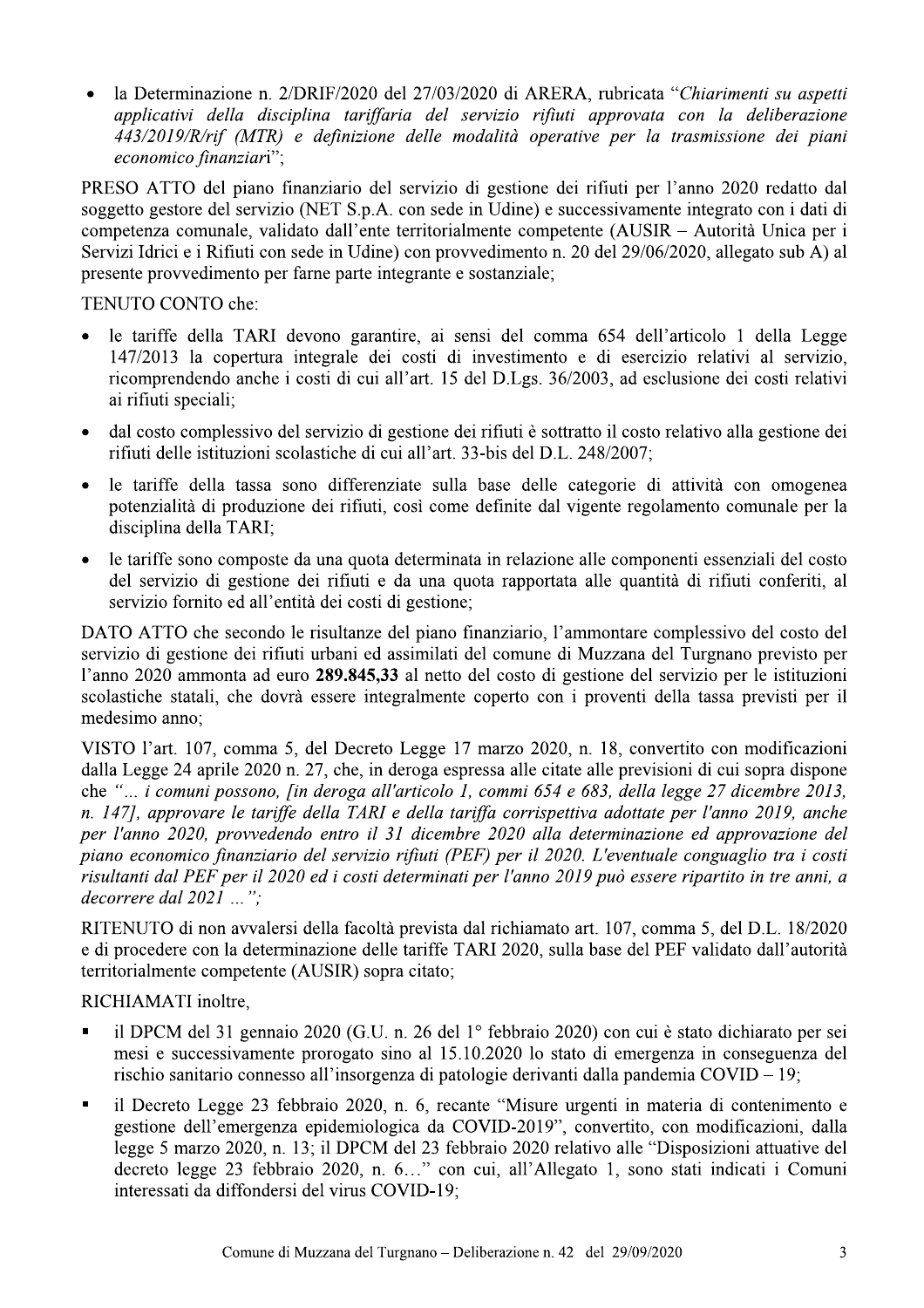- $\blacksquare$  Il Decreto Legge 2 marzo 2020, n. 9, avente ad oggetto "Misure urgenti di sostegno per famiglie, lavoratori e imprese connesse all'emergenza epidemiolog
- 1 Decreto Legge 2 marzo 2020, n. 9, avente ad oggetto "Misure urgenti di sostegno per familavoratori e imprese connesse all'emergenza epidemiologica da COVID-19";<br>
1 Decreto Legge 17 marzo 2020, n. 18, concernente "Misure Legge  $1/$  marzo  $2020$ , n. 18, concernente "Misure di potenziamento del Servizio" sanitario nazionale e di sostegno economico per famiglie, lavoratori e imprese connesse all'emergenza epidemiolog
- -legge 25 marzo 2020, n. 19, recante "Misure urgenti per fronteggiare l'emergenza epidemiolog
- il Decreto Legge 2 marzo 2020, n. 9, avente ad oggetto "Misur<br>
lavoratori e imprese connesse all'emergenza epidemiologica da<br>
 il Decreto Legge 17 marzo 2020, n. 18, concernente "Misu<br>
sanitario nazionale e di sostegno legge 19 maggio, 2020, n. 34 recante "Misure urgenti in materia di salute, sostegno al lavoro e all'economia, nonche di politiche sociali connesse all'emergenza epidemiolog

il Decreto Legge 2 marzo 2020, n. 9, avente ad clavoratori e imprese connesse all'emergenza epid<br>
il Decreto Legge 17 marzo 2020, n. 18, conc<br>
sanitario nazionale e di sostegno economico<br>
all'emergenza epidemiologica da CO i Decreto Legge 17 marzo 2020, n. 18, concernente "Misure di potenziamento del Servizio<br>
sanitario nazionale e di sostegno economico per famiglie, lavoratori e imprese connesse<br>
all'emergenza epidemiologica da COVID-19";<br> contesto di emergenza sanitaria, le attività economiche, per effetto della chiusura forzosa o necessitata, hanno riportato una contrazione delle attività e subito una diminuzione dei consumi nel territorio, con conseguente grave criticità in termini economicofinanziari:

 $\frac{1}{2}$  ione n. 158/2020 del 0//05/2020 di ARERA con la quale sono state disposte "Misure urgenti a tutela delle utenze del servizio di gestione integrata dei rifiuti, anche

il Decreto legge 19 maggi<br>
lavoro e all'economia, no<br>
COVID-19";<br>
CONSIDERATO che, in ques<br>
della chiusura forzosa o neco<br>
diminuzione dei consumi nel<br>
finanziari;<br>
RICHIAMATA la Deliberazio<br>
disposte "*Misure urgenti a tu* CONSIDERATO che, in questo contesto di emergenza sanitaria, le attivit<br>della chiusura forzosa o necessitata, hanno riportato una contrazione d<br>diminuzione dei consumi nel territorio, con conseguente grave criticit<br>finanzi vvedimento prevede, per talune tipologie di utenze non domestiche, alcuni fattori di rettifica, al fine di tener conto del principio "*chi inquina paga*", sulla base della minore quantità di rifiuti producibili in ragione della sospensione delle relative attività, nonche il riconoscimento di agevolazioni tariffarie per le utenze domestiche economicamente svantaggiate in possesso delle condizioni per l'ammissione al bonus sociale per disagio economico per la fornitura di energia elettrica e/o per la fornitura di gas e/o per la fornitura del servizio idrico integrato;

PRESO ATTO che la Legge regionale 18 maggio 2020, n. 9 recante "*Disposizioni urgenti in materia* di autonomie locali, finanza locale, funzione pubblica, formazione, lavoro, cooperazione, ricerca e innovazione, salute e disabilità, rifinanziamento dell'articolo 5 della legge regionale 3/2020", stabilisce in particolare all'art. 3 che:

- riconoscimento di agevolazioni tariffar<br>possesso delle condizioni per l'ammissi<br>energia elettrica e/o per la fornitura di ga<br>PRESO ATTO che la Legge regionale<br>*di autonomie locali, finanza locale, fu<br>innovazione, salute e* muni che, al fine di fronteggiare la situazione di crisi derivante dall'emergenza moscimento di agevolazioni tariffarie per le utenze domestiche economicamente svantaggiate in<br>esseso delle condizioni per l'ammissione al bonus sociale per disagio economico per la fornitura di<br>esseso delle condizione l'a , per l'anno 2020, riduzioni ed esenzion sesso delle condizioni per l'ammissione al bonus sociale per disagio economico per la fornitura di<br>
79 delle condizione delle mortitura di gas e/o per la fornitura del servizio idrico integrato;<br>
7.500 ATTO che la Legge re lo 1, comma 660, della legge 27 dicembre 2013, n. 147 (Legge di stabilità 2014) ... possono disporre la copertura del relativo minor gettito o minore entrata anche attraverso il ricorso a risorse derivanti dall'avanzo disponibile, nonche da trasferimenti regionali. Le deliberazioni di riduzione ed esenzione possono essere adottate anche successivamente all'approvazione del bilancio di previsione per l'esercizio  $2020^{\circ}$  (co. 1); Ila tassa sui rifiuti (TARI), ai sensi<br>3, n. 147 (Legge di stabilità 2014) ...<br>3, n. 147 (Legge di stabilità 2014) ...<br>inore entrata anche attraverso il ricorso<br>ferimenti regionali. Le deliberazioni di<br>successivamente all' possono disporre la copertura<br>a risorse derivanti dall'avanzo<br>riduzione ed esenzione poss<br>bilancio di previsione per l'ese<br><br>• "La Regione concorre a soste<br>un parziale ristoro delle mino<br>non domestiche ..." (co. 2);<br>PRECISA
	- La Regione concorre a sostenere i Comuni che adottano i provvedimenti di cui al comma 1, con un parziale ristoro delle minori entrate nei casi di riduzioni ed esenzioni della TARI per le utenze non domestiche ..." (co.

- gazione dei contributi regionali assegnati ai Comuni ai sensi della Legge regionale 18 maggio 2020, n. 9 per le riduzioni/esenzioni dalla TARI per le utenze non domestiche, e sottoposta alla condizione che ciascun Ente locale stanzi altrettanti fondi propri per le medesime finalita;
- la quota massima assegnabile al Comune di Muzzana del Turgnano per le finalità di cui sopra è stata quantificata dalla Regione in **euro 11.982,81**;

n cui l'Associazione con

Comune di Muzzana del Turgnano – Deliberazione n. 42 del  $29/09/2020$  4 r l'esercizio 2020" (co. 1);<br>
sostenere i Comuni che adottano i provvediment<br>
minori entrate nei casi di riduzioni ed esenzioni<br>
2);<br>
uti regionali assegnati ai Comuni ai sensi della Le<br>
oni/esenzioni dalla TARI per le ute PRECISATO che:<br>
• l'erogazione dei contril<br>
2020, n. 9 per le riduz<br>
condizione che ciascun<br>
• la quota massima asse<br>
stata quantificata dalla<br>
VISTA la nota dell'ANCI<br>
• i Comuni della Regio<br>
dell'art. 1 della L. 147<br>
all PRECISATO che:<br>
• l'erogazione dei contributi regionali assegnati<br>
2020, n. 9 per le riduzioni/esenzioni dalla Tr<br>
condizione che ciascun Ente locale stanzi altre<br>
• la quota massima assegnabile al Comune di l<br>
stata quant PRECISATO che:<br>
• l'erogazione dei contributi regionali assegnati ai Comuni ai sensi della Legge regionale 18 ma<br>
2020, n. 9 per le riduzioni/esenzioni dalla TARI per le utenze non domestiche, è sottoposta<br>
condizione che muni della Regione stanno predisponendo, nell'ambito della competenza che il comma 660 dell'art. I della L. 14//2013 riserva agli Enti locali, gli atti è le modifiche regolamentari necessarie all'introduzione ed alla disciplina delle riduzioni ed esenzioni della TARI per le utenze non The utenze non domestiche, e sottoposta ana<br>
andi propri per le medesime finalità;<br>
an del Turgnano per le finalità di cui sopra è<br>
bomunica all'AUSIR che:<br>
della competenza che il comma 660<br>
gli atti e le modifiche regola domestiche utilizzando sia risorse proprie, sia le risorse regionali assegnate ai sensi della Legge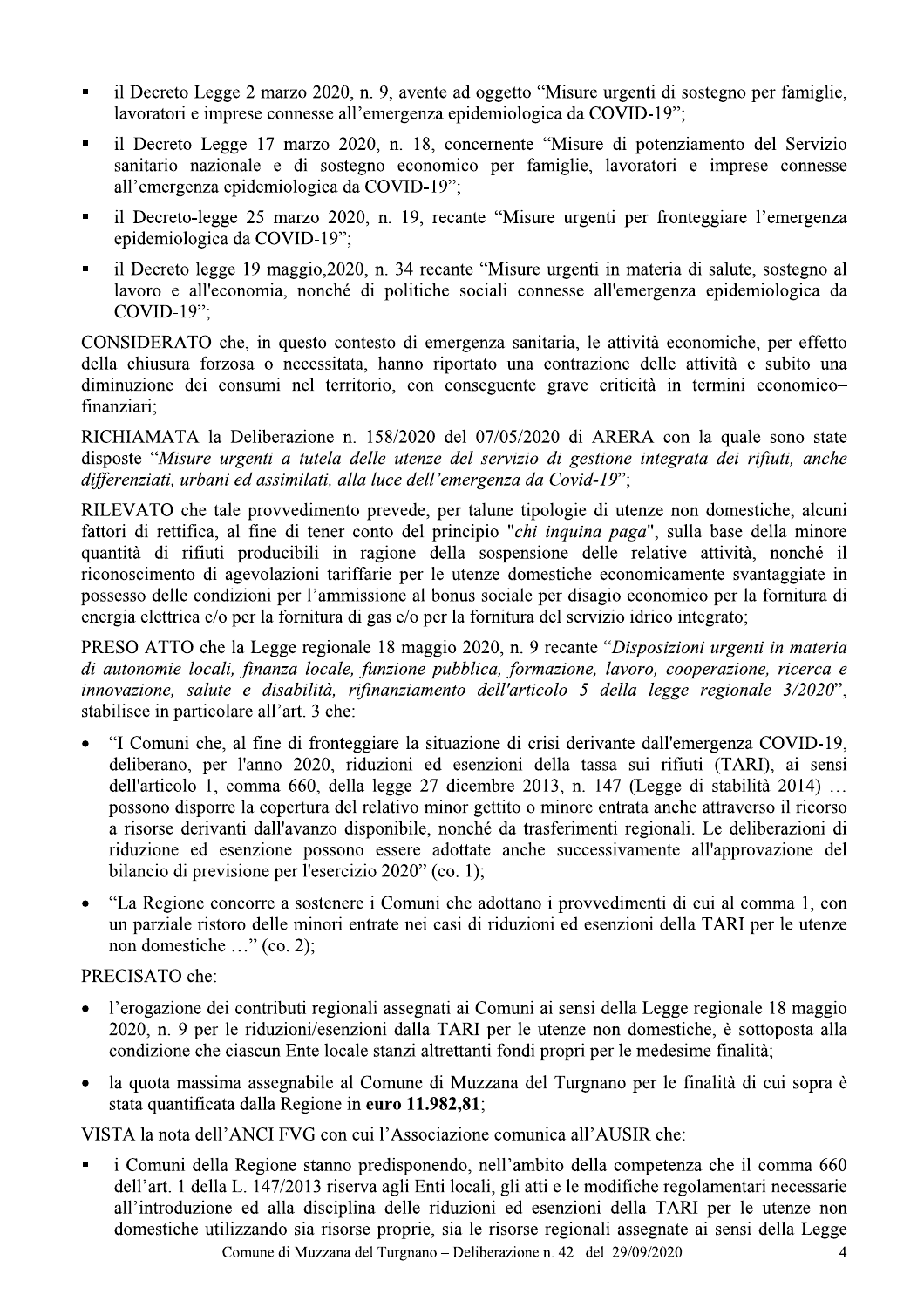regionale 18 maggio 2020, n. 9 e, quindi, garantendo la relativa copertura attraverso il ricorso a risorse derivanti dalla fiscalità generale "estranee ed indipendenti dal MTR";

- le riduzioni ed esenzioni che gli Enti locali della Regione intendono così introdurre a favore delle  $\blacksquare$ utenze non domestiche si candidano ad essere "ben più sostanziose, rispetto a quelle minime previste dalla deliberazione di ARERA [n. 158/2020/R/RIF] che riguarda solo la parte variabile della tariffa e limitatamente al periodo di chiusura delle attività";
- i Comuni della Regione trasmetteranno all'AUSIR le deliberazioni con cui, ai sensi del comma 660 dell'art. 1 della L. 147/2013, regolamentano le citate riduzioni ed esenzioni della TARI a favore delle utenze non domestiche e domestiche:

RITENUTO, tanto in considerazione del pregiudizio in termini di liquidità in capo alle imprese e alle attività commerciali quanto al fine di sostenere le stesse e il tessuto economico complessivo in questa fase di graduale ripresa, di intervenire in merito, riconoscendo, per il solo anno 2020, ai sensi dell'art. 1, comma 660, della Legge 147/5246, le seguenti agevolazioni della TARI [-- Hlk48116913--]determinata dal 01.01.2020 al 31.12.2020 in favore delle utenze non domestiche che hanno dovuto sospendere la loro attività o esercitarla in misura ridotta a causa dell'emergenza sanitaria da COVID – 19 o che comunque hanno subito per riflesso un danno economico, rientranti nelle seguenti classi di utenze non domestiche:

|  | Agevolazione pari al 100% della quota variabile |  |  |  |  |  |
|--|-------------------------------------------------|--|--|--|--|--|
|--|-------------------------------------------------|--|--|--|--|--|

| Classi          | <b>DESCRIZIONE</b>                                                                                 | <b>Superficie totale</b><br>Stot(ap) |
|-----------------|----------------------------------------------------------------------------------------------------|--------------------------------------|
|                 | MUSEI, BIBLIOTECHE, SCUOLE, ASSOCIAZIONI, LUOGHI DI CULTO                                          | 609                                  |
| 4               | <b>ESPOSIZIONI AUTOSALONI</b>                                                                      | 3014                                 |
| 6               | ALBERGHI SENZA RISTORANTE                                                                          | 535                                  |
| 8               | UFFICI, AGENZIE, STUDI PROFESSIONALI                                                               | 1099                                 |
| 10              | NEGOZI ABBIGLIAMENTO, CALZATURE, LIBRERIA, CARTOLERIA,<br>FERRAMENTA E ALTRI BENI DUREVOLI         | 2512                                 |
| 12 <sup>2</sup> | ATTIVITA' ARTIGIANALI TIPO BOTTEGHE, (FALEGNAME, IDRAULICO,<br>FABBRO, ELETTRICISTA, PARRUCCHIERE) | 1255                                 |
| 13              | CARROZZERIA, AUTOFFICINA, ELETTRAUTO                                                               | 1340                                 |
| 15              | ATTIVITA' ARTIGIANALI DI PRODUZIONE BENI SPECIFICI                                                 | 9749                                 |
| 16              | RISTORANTI, TRATTORIE, OSTERIE, PIZZERIE, PUB                                                      | 395                                  |
| 17              | BAR, CAFFE', PASTICCERIA                                                                           | 987                                  |
| 20              | ORTOFRUTTA, PESCHERIE, FIORI E PIANTE, PIZZA AL TAGLIO                                             | 180                                  |

#### Agevolazione pari al 50% della quota variabile

| Classi        | <b>DESCRIZIONE</b>                                                                     | Superficie totale<br>Stot(ap) |
|---------------|----------------------------------------------------------------------------------------|-------------------------------|
| $\mathcal{P}$ | CAMPEGGI, DISTRIBUTORI DI CARBURANTI                                                   | 14                            |
| 9             | <b>BANCHE ED ISTITUTI DI CREDITO</b>                                                   | 1417                          |
| 11            | EDICOLA, FARMACIA, TABACCAIO, PLURILICENZE                                             | 219                           |
| 14            | ATTIVITA' INDUSTRIALI CON CAPANNONI DI PRODUZIONE                                      | 700                           |
| 18            | SUPERMERCATO, PANE E PASTA, MACELLERIA, SALUMI E FORMAGGI,<br><b>GENERI ALIMENTARI</b> | 1275                          |
|               |                                                                                        |                               |
| 19            | PLURILICENZE ALIMENTARI E/O MISTE                                                      | 75                            |

DATO ATTO che la minore entrata derivante dalle agevolazioni sopra indicate è determinata in presuntivi in euro 26.722 ed è finanziata, ai sensi dell'art. 1, comma 660, della Legge n. 147/2013, con specifiche autorizzazioni di spesa la cui copertura integrale sarà prevista nel bilancio di previsione 2020 – 2022 - Anno 2020 con successiva variazione di bilancio;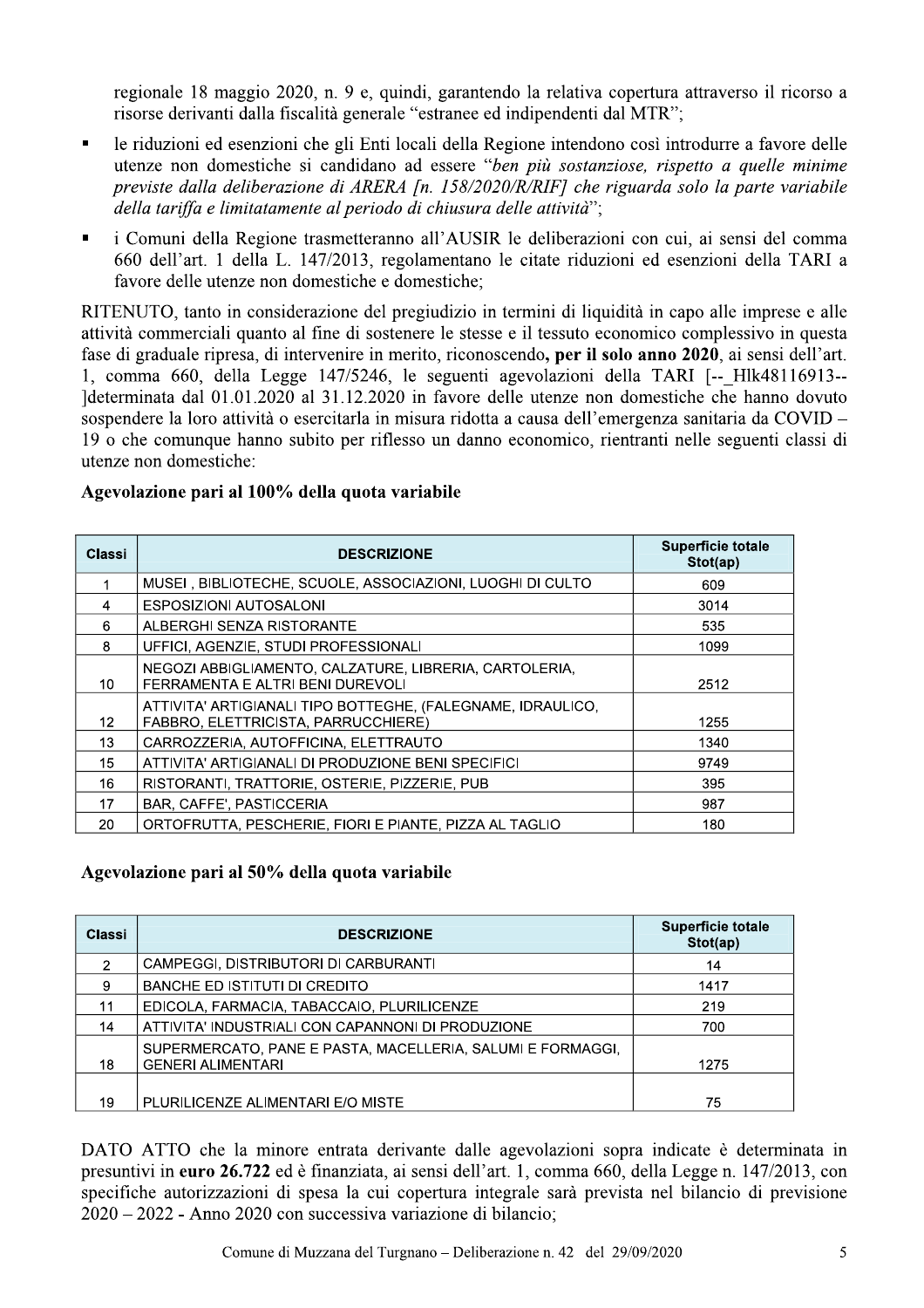DATO ATTO che l'agevolazione prevista dalla deliberazione ARERA 158/2020 per le utenze domestiche con disagio economico-sociale è stata inserita nel Regolamento comunale IUC – Titolo IV TARI, così come modificato nella presente seduta consiliare, e che la minore entrata derivante dalla stessa - attualmente non quantificabile per oggettiva assenza di dati - sarà finanziata con specifiche autorizzazioni di spesa la cui copertura integrale sarà prevista nel bilancio di previsione 2020 – 2022 -Anno 2020 con successiva variazione di bilancio:

#### **EVIDENZIATO** che:

- le agevolazioni di cui sopra, come indicato anche nella Nota di approfondimento ANCI IFEL, rubricata "La delibera ARERA n.158/2020 nell'ambito della potestà comunale in materia di agevolazioni sulla Tari e sulla tariffa corrispettiva" del 31 maggio scorso, vanno oltre il minimo contemplato nella Delibera n. 158 e sono già astrattamente ricomprese nell'ampia potestà concessa ai Comuni dall'articolo 1, comma 660, della legge 147/2013, che consente dal 2014 ai consigli comunali di introdurre con regolamento riduzioni non necessariamente connesse alla produzione dei rifiuti, quindi consentendone lo scopo sociale, purché le riduzioni stesse siano finanziate con risorse derivanti dalla fiscalità generale ed il mancato gettito non sia quindi ripartito sulle altre utenze. L'amministrazione comunale ha agito in maniera più generosa, con risorse derivanti dal bilancio, al fine di sostenere le utenze in difficoltà economica provocata dall'emergenza sanitaria da Covid-19:
- per tali agevolazioni vige la regola determinata dall'art. 24.D del Regolamento IUC Titolo IV TARI sul cumulo delle agevolazioni;

RITENUTO altresì di stabilire che il pagamento della TARI avverrà in n. 4 rate, secondo le modalità stabilite dall'articolo 27.D del vigente Regolamento IUC – Titolo IV TARI e dalle vigenti norme in materia, come di seguito indicato:

- $-$  I rata 30 settembre 2020
- $-$  II rata 31 ottobre 2020
- 31 dicembre 2020  $-$  III rata
- IV rata 31 gennaio 2021

RILEVATO inoltre che:

- ai sensi dell'art. 1 comma 169 della legge n. 296/06 le tariffe e le aliquote dei tributi comunali devono essere deliberate entro la data fissata da norme statali per la deliberazione del bilancio di previsione e dette delibere, anche se approvate successivamente all'inizio dell'esercizio di riferimento ma entro il termine innanzi indicato, hanno effetto dal 1º gennaio dell'anno di riferimento;
- in mancanza di approvazione entro il termine previsto per l'approvazione del bilancio di previsione, si applicano le tariffe e le aliquote dell'anno precedente;
- la delibera che approva le tariffe del tributo sui rifiuti (TARI), dovrà essere inviata al Ministero dell'Economia e delle Finanze, Dipartimento delle finanze, ai sensi articolo 13, comma 15, del D.L. n. 201/2011 e s.m.i., secondo le modalità indicate al comma 15-bis del medesimo articolo;
- la delibera che approva le tariffe del tributo sui rifiuti (TARI), nonché il regolamento, acquistano efficacia dalla data di pubblicazione sul portale del federalismo fiscale, a condizione che essa avvenga entro il 28 ottobre dell'anno a cui la delibera o il regolamento si riferisce, con invio, da parte del Comune, al ministero economia e finanze, dipartimento delle finanze, entro e non oltre il 14 ottobre;
- l'articolo 38 della legge regionale 17 luglio 2015, n. 18 (La disciplina della finanza locale del Friuli Venezia Giulia, nonché modifiche a disposizioni delle leggi regionali 19/2013, 9/2009 e 26/2014 concernenti gli enti locali) precisa che i comuni e le province adottano i documenti contabili fondamentali entro i termini previsti dalla normativa statale, salvo diversa previsione della legge regionale:
- l'art. 106 comma 3-bis, del D.L. 34/2020 convertito con modificazioni con L. 180/2020, dispone lo  $\bullet$ spostamento al 30 settembre 2020 del termine ultimo per l'approvazione del bilancio di previsione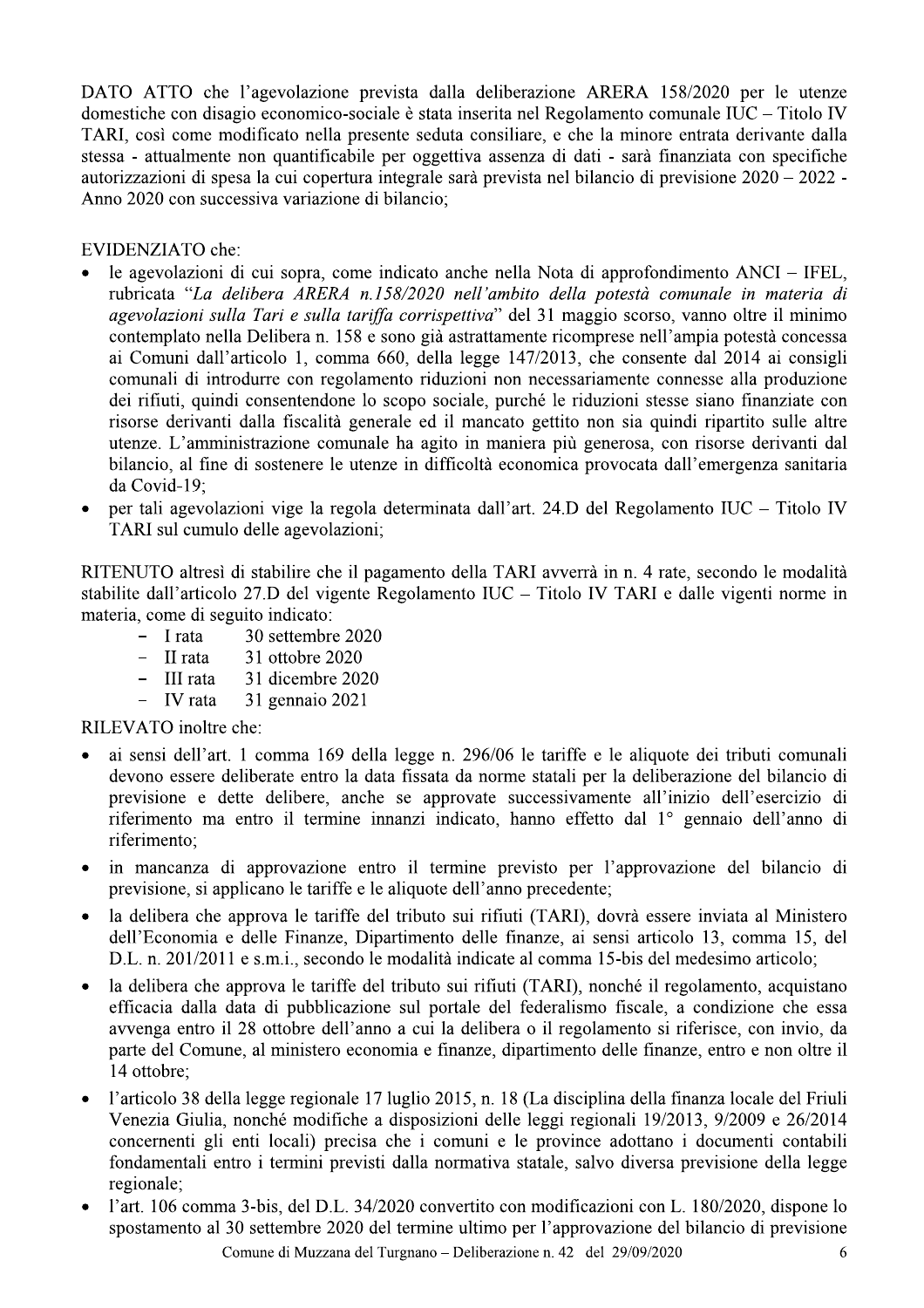2020-2022, "in considerazione delle condizioni di incertezza sulla quantità delle risorse disponibili per gli enti locali" discendenti dall'emergenza epidemiologica da COVID-19;

RILEVATO altresì che:

- a norma del comma 666 dell'art.1 della L.147/2013, è fatta salva l'applicazione del tributo provinciale per l'esercizio delle funzioni di tutela, protezione ed igiene dell'ambiente di cui all'articolo 19 del decreto legislativo 30 dicembre 1992, n. 504;
- la L.R. 20/2016 ha definito la soppressione delle Province del Friuli Venezia Giulia e il comma 80. dell'art. 1, della L.R. 29 dicembre 2016, n. 25 (Legge di stabilità 2017) ha stabilito che a decorrere dal 01.01.2017 i Comuni verseranno alla Regione il Tributo per l'Esercizio delle Funzioni di Tutela, Protezione ed Igiene dell'Ambiente (TEFA) nella misura già determinata dalle Province ai sensi del citato disposto di legge;
- l'art. 10, commi 18 e 19 della Legge regionale 30 marzo 2018, n.14, ha disposto che l'aliquota del tributo per l'esercizio delle funzioni di tutela, protezione ed igiene ambientale (TEFA), è determinata nella misura del 4 per cento a decorrere dal periodo di imposta al 1º gennaio 2019;

CONSIDERATO che:

- ai sensi dei commi 651 e 652 del più volte menzionato art.1 della L. 147/2013, il comune per determinare la tariffa può tenere conto dei criteri fissati dal DPR 158/1999 o in alternativa di criteri determinati sulla scorta di dati puntuali desumibili dalle quantità e qualità medie ordinarie di rifiuti prodotti per unità di superficie, in relazione agli usi e alla tipologia delle attività svolte nonché al costo del servizio sui rifiuti;
- le modalità attuali di svolgimento del servizio rifiuti non consentono la determinazione di criteri oggettivamente quantificabili e tali da garantire il rispetto del principio di "Chi inquina paga" sancito dall'articolo 14 della direttiva 2008/98/CE del Parlamento europeo e del Consiglio, del 19 novembre 2008;
- a norma dell'ultimo periodo del richiamato comma 652, come modificato dalla legge di bilancio 2019: "Nelle more di una completa revisione del regolamento di cui al decreto del Presidente della Repubblica 27 aprile 1999, n. 158, al fine di semplificare l'individuazione dei coefficienti relativi alla graduazione delle tariffe il comune può prevedere, per gli anni a decorrere dal 2014 e fino a diversa regolamentazione disposta dall'Autorità di regolazione per energia, reti e ambiente, ai sensi dell'articolo 1, comma 527, della legge 27 dicembre 2017, n. 205, l'adozione dei coefficienti di cui alle tabelle 2, 3a, 3b, 4a e 4b dell'allegato 1 al citato regolamento di cui al decreto del Presidente della Repubblica n. 158 del 1999, inferiori ai minimi o superiori ai massimi ivi indicati del 50 per cento, e può altresì non considerare i coefficienti di cui alle tabelle la e 1b del medesimo allegato l":

VERIFICATO che la variazione tra il totale delle entrate tariffarie dell'anno 2020 e il totale delle entrate tariffarie del 2019 rispetta il limite di crescita previsto dall'art. 4 dell'allegato alla delibera ARERA n. 443/19;

RITENUTO pertanto, al fine di assicurare un gettito della tassa pari al totale dei costi del servizio di gestione dei rifiuti, di approvare le tariffe della tassa in oggetto nella misura risultante dal prospetto allegato sub B), che costituisce parte integrante e sostanziale del presente provvedimento, determinate in applicazione del criterio stabilito dal D.P.R. 158/99 secondo quanto risultante dall'allegato tecnico di calcolo delle tariffe, dando atto che i coefficienti di produttività per l'attribuzione della parte fissa e della parte variabile delle tariffe per le utenze non domestiche sono stati determinati sulla base dei criteri fissati dal DPR 15/1999;

DATO ATTO che il servizio di gestione della TARI è stato affidato, a decorrere dal 2019, alla società partecipata NET S.p.A. nell'ambito dei servizi cosiddetti "in house providing";

ACQUISITI sulla proposta della presente deliberazione il parere favorevole di regolarità tecnica e contabile espresso dal responsabile del servizio finanziario, a norma dell'art. 49 del D.Lgs. 267/2000; VISTO il parere espresso dall'Organo di Revisione;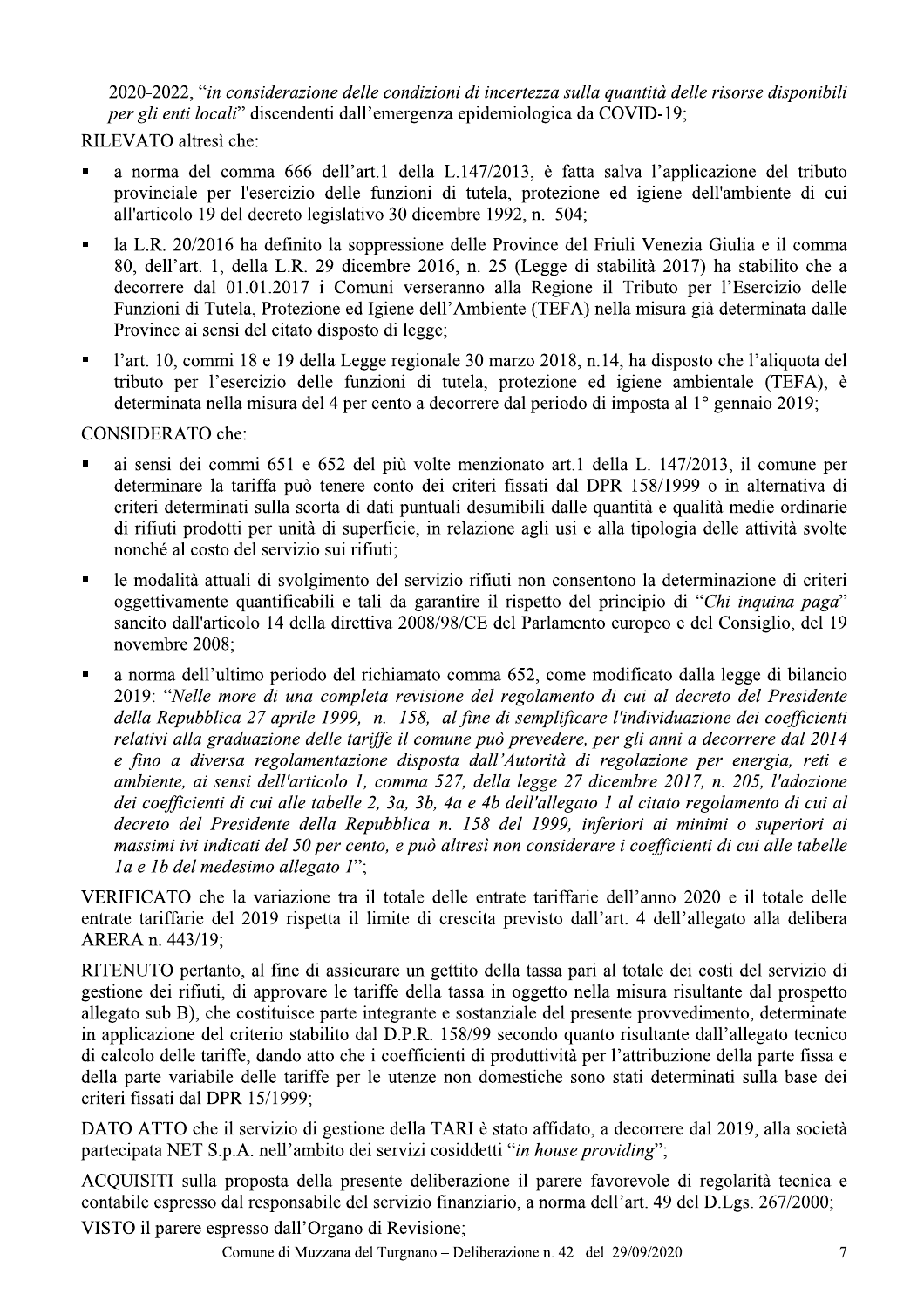VISTO il D.Lgs. 267/2000;

VISTO lo Statuto dell'Ente;

VISTO il vigente Regolamento TARI;

VISTO il vigente Regolamento di Contabilità;

La discussione del presente ordine del giorno si è svolta in modalità congiunta nel precedente punto all'ordine del giorno n. 3;

Con voti favorevoli unanimi, espressi per alzata di mano

#### **DELIBERA**

La premessa costituisce parte integrante e sostanziale del presente atto.

- 1. DI APPROVARE per l'anno 2020, per le motivazioni espresse in premessa che si intendono qui integralmente richiamate, le tariffe della tassa sui rifiuti (TARI) di cui all'art. 1, comma 639, della Legge 147/2013 indicate nell'allegato alla presente deliberazione (Allegato B), che ne costituisce parte integrale e sostanziale, determinate sulla base delle disposizioni del D.P.R. 158/1999;
- 2. DI DARE ATTO CHE:
- con le tariffe di cui al punto precedente è assicurata la copertura integrale dei costi del servizio di gestione dei rifiuti urbani ed assimilati, così come risultante dal Piano Finanziario redatto dal soggetto gestore del servizio (NET S.p.A.) ed integrato con i dati comunali, allegato alla presente deliberazione (*Allegato A*) e validato dall'ente territorialmente competente (AUSIR) con atto n. 20 del 29/06/2020;
- le tariffe approvate consentono la copertura integrale delle componenti essenziali del costo del  $\bullet$ servizio di gestione dei rifiuti mediante la "quota fissa" delle stesse e dei costi di gestione legati alla quantità di rifiuti conferiti ed al servizio fornito, mediante la "quota variabile";
- ai sensi dell'art. 1, comma 666, della Legge 147/2013, si applica il tributo provinciale per  $\bullet$ l'esercizio delle funzioni di tutela, protezione ed igiene dell'ambiente di cui all'art. 19 del D.Lgs 504/1992;
- la L.R. 20/2016 ha definito la soppressione delle Province del Friuli Venezia Giulia e il comma 80, dell'art. 1, della L.R. 29 dicembre 2016, n. 25 (Legge di stabilità 2017) ha stabilito che a decorrere dal 01.01.2017 i Comuni verseranno alla Regione il Tributo per l'Esercizio delle Funzioni di Tutela, Protezione ed Igiene dell'Ambiente (TEFA) nella misura già determinata dalle Province ai sensi del citato disposto di legge;
- l'art. 10, commi 18 e 19 della Legge regionale 30 marzo 2018, n.14, ha disposto che l'aliquota del  $\bullet$ tributo per l'esercizio delle funzioni di tutela, protezione ed igiene ambientale (TEFA), è determinata nella misura del 4 per cento a decorrere dal periodo di imposta al 1<sup>°</sup> gennaio 2019;
- 3. DI RICONOSCERE ai sensi dell'art. 1, comma 660 della L. 147/2013, per le motivazioni riportate in premessa, le seguenti agevolazioni della TARI determinata dal 01.01.2020 al 31.12.2020 in favore delle utenze non domestiche che hanno dovuto sospendere la loro attività o esercitarla in misura ridotta a causa dell'emergenza sanitaria da  $COVID - 19$  o che comunque hanno subito per riflesso un danno economico, rientranti nelle seguenti classi di utenze:

#### Agevolazione pari al 100% della quota variabile

| Classi | <b>DESCRIZIONE</b>                                        | <b>Superficie totale</b><br>Stot(ap) |
|--------|-----------------------------------------------------------|--------------------------------------|
|        | MUSEI, BIBLIOTECHE, SCUOLE, ASSOCIAZIONI, LUOGHI DI CULTO | 609                                  |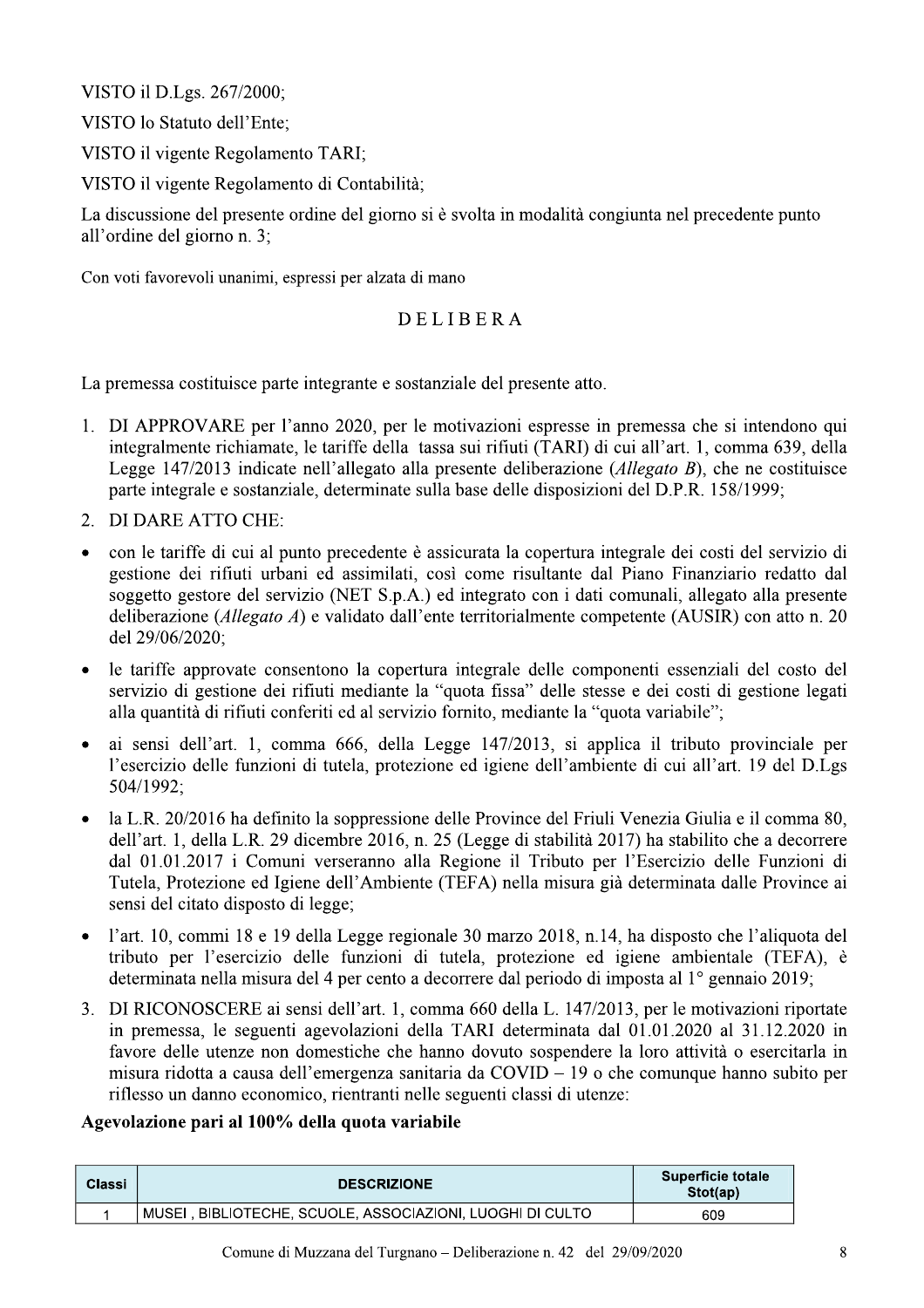| 4  | ESPOSIZIONI AUTOSALONI                                                                     | 3014 |
|----|--------------------------------------------------------------------------------------------|------|
| 6  | ALBERGHI SENZA RISTORANTE                                                                  | 535  |
| 8  | UFFICI, AGENZIE, STUDI PROFESSIONALI                                                       | 1099 |
| 10 | NEGOZI ABBIGLIAMENTO, CALZATURE, LIBRERIA, CARTOLERIA,<br>FERRAMENTA E ALTRI BENI DUREVOLI | 2512 |
|    | ATTIVITA' ARTIGIANALI TIPO BOTTEGHE, (FALEGNAME, IDRAULICO,                                |      |
| 12 | FABBRO, ELETTRICISTA, PARRUCCHIERE)                                                        | 1255 |
| 13 | CARROZZERIA, AUTOFFICINA, ELETTRAUTO                                                       | 1340 |
| 15 | ATTIVITA' ARTIGIANALI DI PRODUZIONE BENI SPECIFICI                                         | 9749 |
| 16 | RISTORANTI, TRATTORIE, OSTERIE, PIZZERIE, PUB                                              | 395  |
| 17 | <b>BAR, CAFFE', PASTICCERIA</b>                                                            | 987  |
| 20 | ORTOFRUTTA, PESCHERIE, FIORI E PIANTE, PIZZA AL TAGLIO                                     | 180  |

#### Agevolazione pari al 50% della quota variabile

| Classi | <b>DESCRIZIONE</b>                                                                     | <b>Superficie totale</b><br>Stot(ap) |
|--------|----------------------------------------------------------------------------------------|--------------------------------------|
| 2      | CAMPEGGI, DISTRIBUTORI DI CARBURANTI                                                   | 14                                   |
| 9      | BANCHE ED ISTITUTI DI CREDITO                                                          | 1417                                 |
| 11     | EDICOLA, FARMACIA, TABACCAIO, PLURILICENZE                                             | 219                                  |
| 14     | ATTIVITA' INDUSTRIALI CON CAPANNONI DI PRODUZIONE                                      | 700                                  |
| 18     | SUPERMERCATO, PANE E PASTA, MACELLERIA, SALUMI E FORMAGGI,<br><b>GENERI ALIMENTARI</b> | 1275                                 |
|        |                                                                                        |                                      |
| 19     | PLURILICENZE ALIMENTARI E/O MISTE                                                      | 75                                   |

- 4. DI DARE ATTO che la minore entrata derivante dalle agevolazioni sopra indicate, quantificata in via presunta in euro 26.722.00, sarà finanziata, ai sensi dell'art. 1, comma 660, della Legge n. 147/2013, con specifiche autorizzazioni di spesa la cui copertura integrale sarà prevista nel bilancio di previsione  $2020 - 2022$  – Anno 2020 con successiva variazione di bilancio;
- 5. DI DARE ATTO che il contributo regionale assegnato al Comune di Muzzana del Turgnano ai sensi della Legge regionale 18 maggio 2020, n. 9 per le riduzioni/esenzioni dalla TARI per le utenze non domestiche, è stato quantificato in euro 11.982,81;
- 6. DI DARE ATTO che l'agevolazione prevista dalla deliberazione ARERA 158/2020 per le utenze domestiche con disagio economico-sociale è stata prevista nel Regolamento comunale IUC – Titolo IV TARI, così come modificato nella presente seduta consiliare, e che la minore entrata derivante dalla stessa - attualmente non quantificabile per oggettiva assenza di dati - sarà finanziata con specifiche autorizzazioni di spesa la cui copertura integrale sarà prevista nel bilancio di previsione  $2020 - 2022$  - Anno 2020 con successiva variazione di bilancio;
- 7. DI STABILIRE per l'anno 2020 che il versamento della TARI avverrà in n. 4 rate così definite:
	- I rata 30 settembre 2020  $\bullet$
	- II rata 31 ottobre 2020
	- III rata 31 dicembre 2020
	- $\bullet$  IV rata 31 gennaio 2021
- 8. DI DARE ATTO infine che il servizio di gestione della TARI è stato affidato, a decorrere dal 2019, alla società partecipata NET S.p.A. nell'ambito dei servizi cosiddetti "in house providing";
- 9. DI TRASMETTERE, la presente deliberazione al Ministero dell'Economia e delle Finanze, dipartimento delle finanze, Direzione Federalismo Fiscale;

Inoltre, stante l'urgenza di provvedere con sollecitudine

#### **IL CONSIGLIO COMUNALE**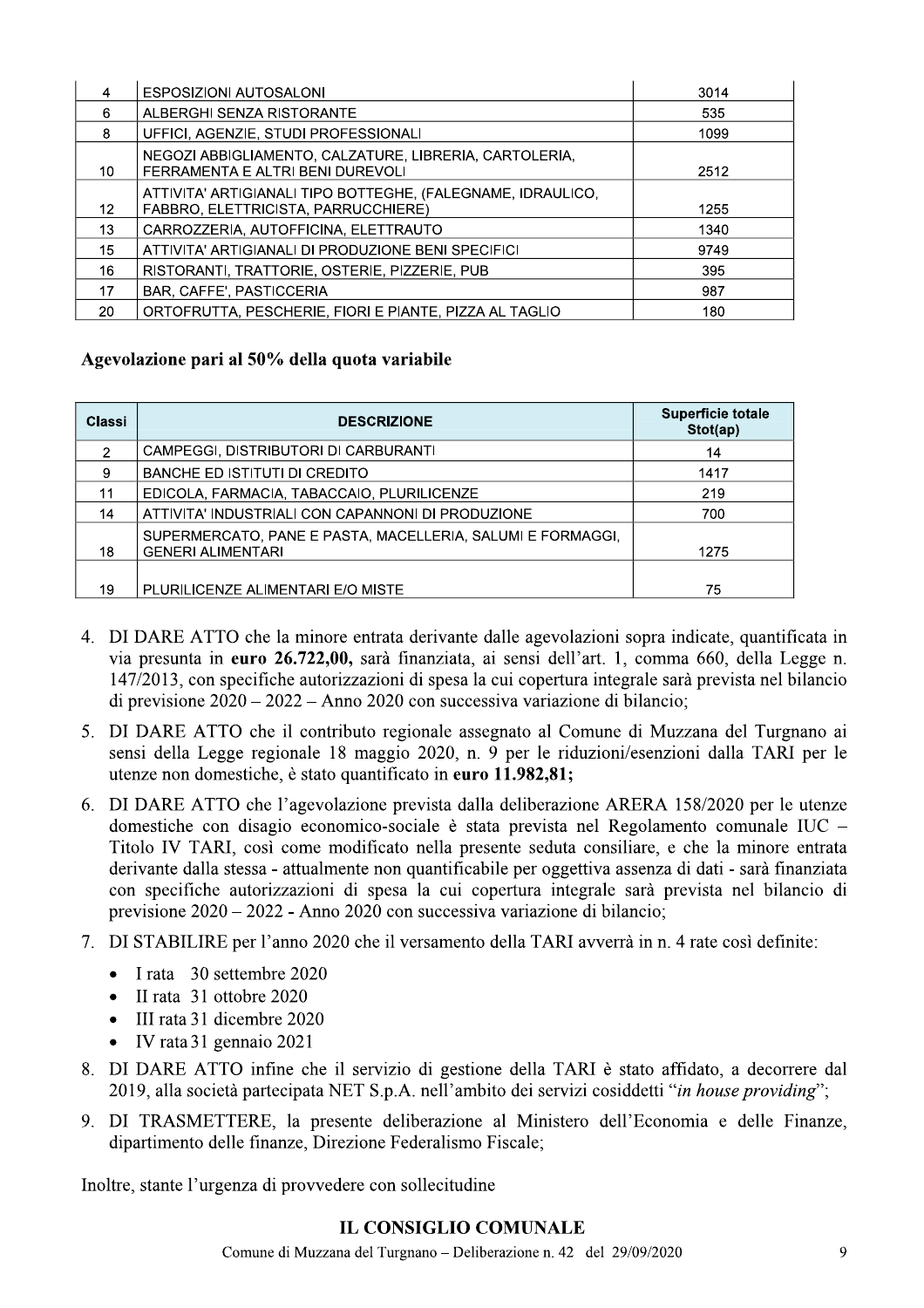Con voti favorevoli unanimi, espressi per alzata di mano

#### **DELIBERA**

l'immediata eseguibilità della presente deliberazione, ai sensi dell'art. 1, comma 19 della L.R. n. 21/2003 così come sostituito dall' art. 17, comma 12, della L.R. n. 17/2004.

#### PARERE DI REGOLARITÁ TECNICA

Ai sensi dell'art. 49, comma 1° del D.Lgs.n. 267/2000, si esprime parere favorevole in ordine alla regolarità tecnica della proposta di deliberazione.

Muzzana del Turgnano, 24 settembre 2020

Il Responsabile dell'AREA ECONOMICO FINANZIARIA F.to Sonia Domenighini

#### PARERE DI REGOLARITÁ CONTABILE

Ai sensi dell'art. 49, comma 1° del D.Lgs.n. 267/2000, si esprime parere favorevole in ordine alla regolarità contabile della proposta di deliberazione.

Muzzana del Turgnano, 24 settembre 2020

Il Responsabile dell'Area Economico Finanziaria F.to Sonia Domenighini

Visto di conformità ai sensi dell'art.11, comma 7 del Regolamento Comunale sull'Ordinamento generale degli Uffici e dei Servizi

Comune di Muzzana del Turgnano – Deliberazione n. 42 del 29/09/2020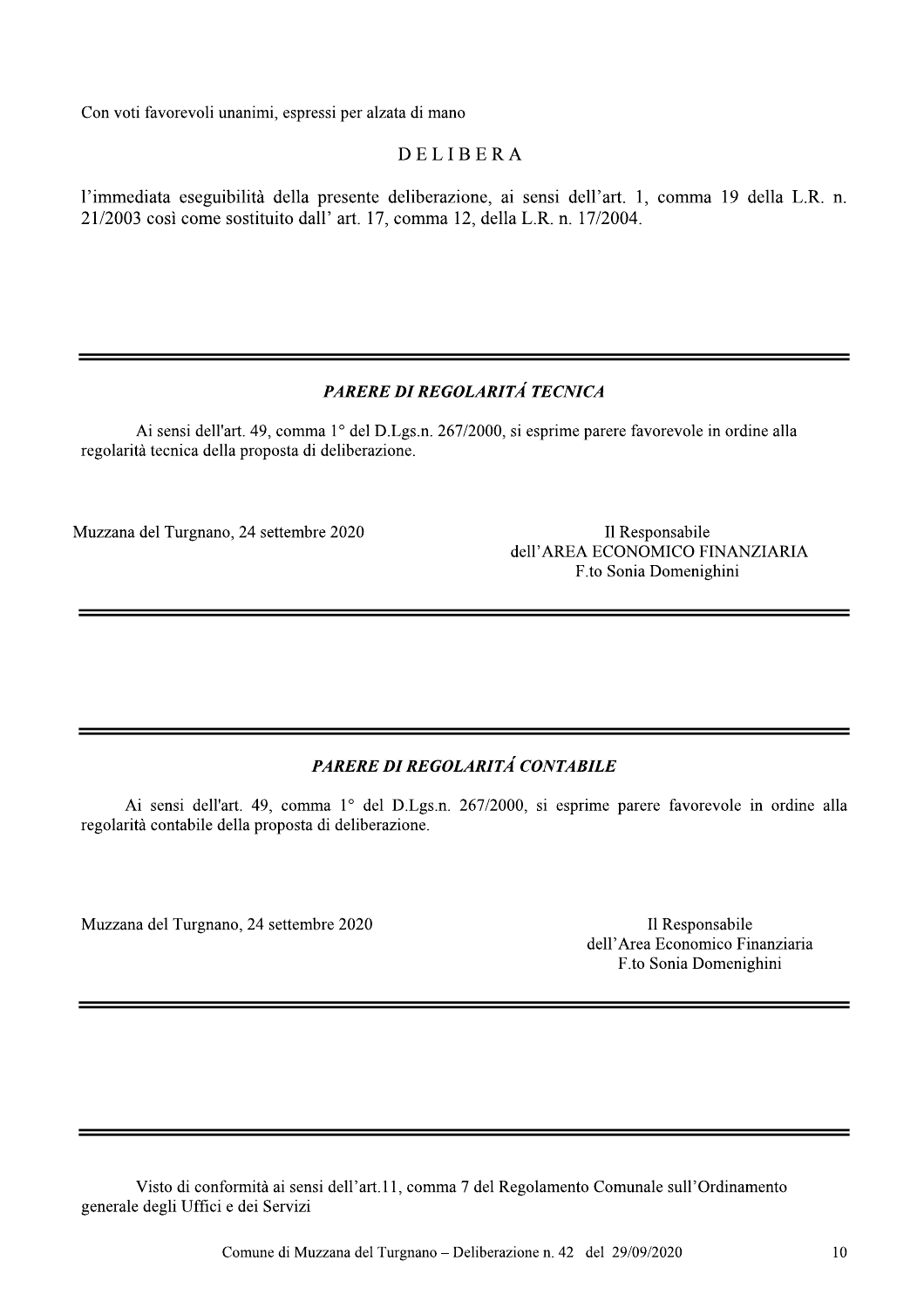Muzzana del Turgnano, 1º ottobre 2020

Il Vice Segretario Comunale<br>F.to Busato dott.ssa Michela.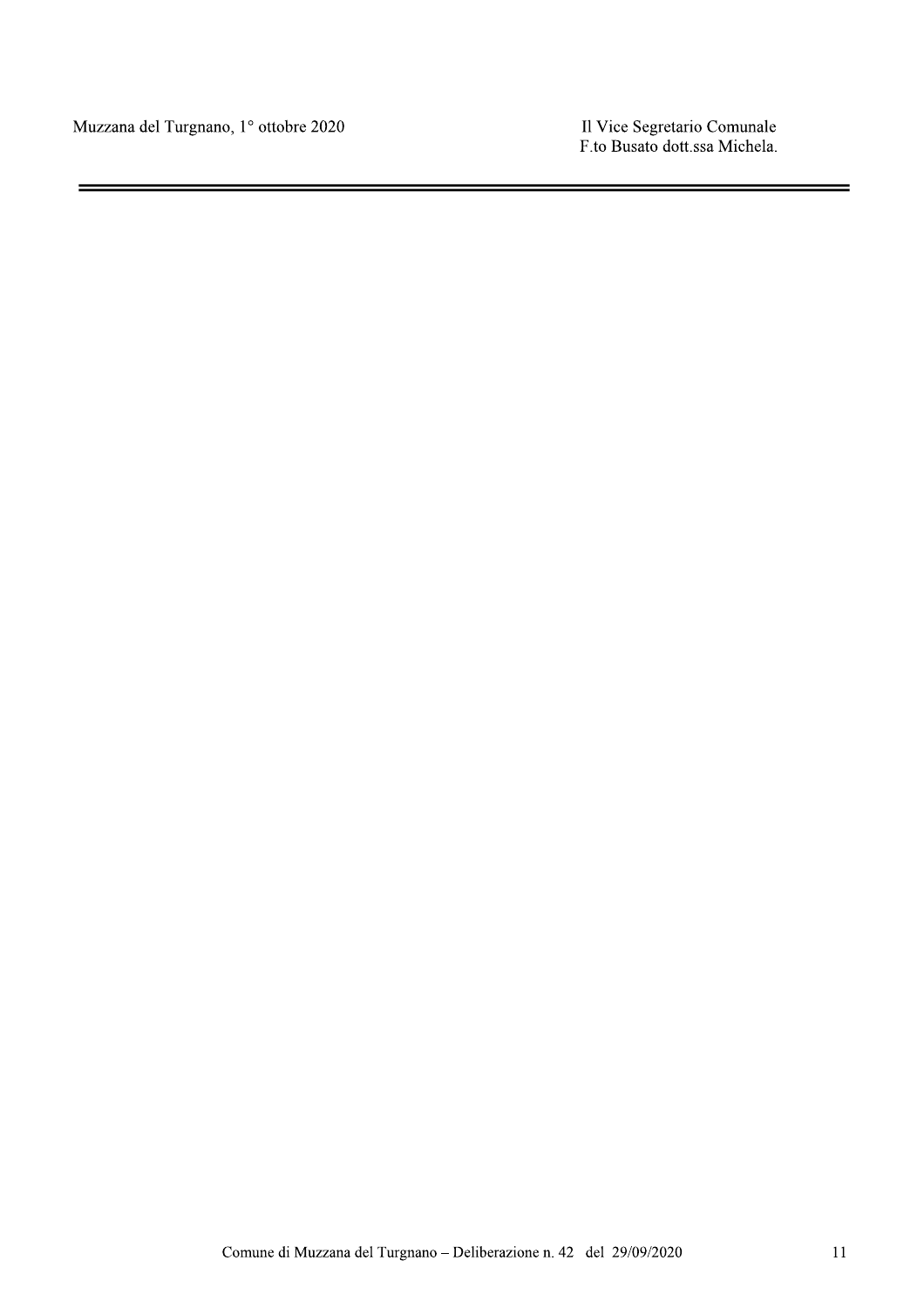Il presente verbale viene letto, approvato e sottoscritto come segue

**Il Presidente** F.to Zoratti dott.ssa Erica Il Vice Segretario Comunale F. to Busato dott.ssa Michela

#### **PUBBLICAZIONE**

Si attesta che la presente deliberazione è stata pubblicata all'Albo pretorio informatico, ai sensi della L.69/2009, il 01/10/2020 ove vi rimarrà per 15 giorni consecutivi fino il 16/10/2020 compreso.

Lì 01/10/2020

Il Responsabile della Pubblicazione F.to Sandra Pian

#### **ESECUTIVITA'**

Ai sensi dell'art. 1 della Legge Regionale 11/12/2003, n. 21, si attesta che la presente deliberazione è esecutiva:

⊠ dalla data di adozione (L.R. 21/2003, art. 1, comma 19)  $\Box$  al termine della pubblicazione (L.R. 21/2003, art. 1, comma 15)

> L'Impiegato Responsabile F.to Sandra Pian

Copia conforme all'originale, in carta libera ad uso amministrativo.

Lì 01/10/2020

Il Vice Segretario Comunale F.to dott.ssa Michela Busato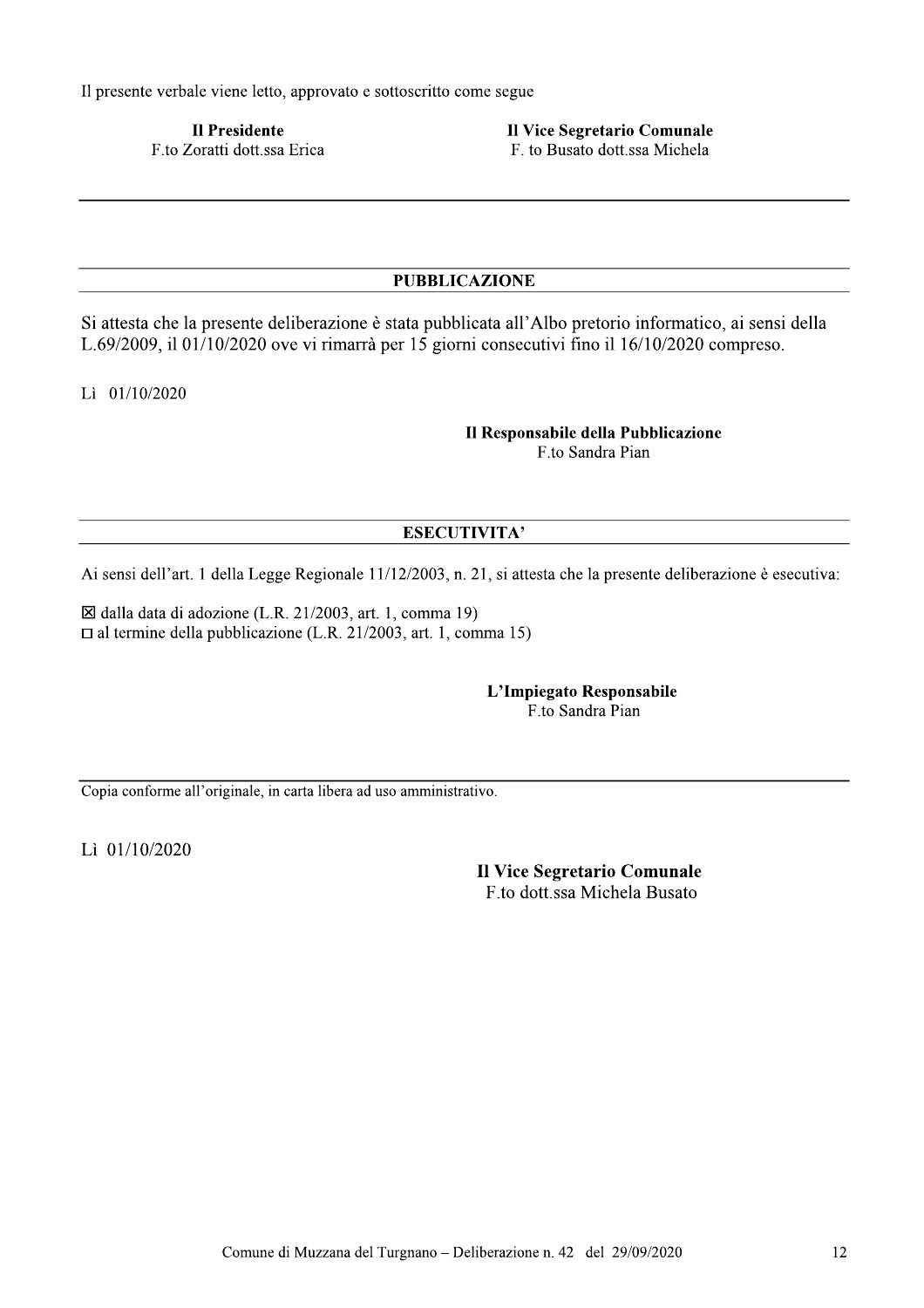# **COMUNE DI MUZZANA DEL TURGNANO**

PIANO TARIFFARIO UTENZE DOMESTICHE E NON DOMESTICHE

**ANNO 2020**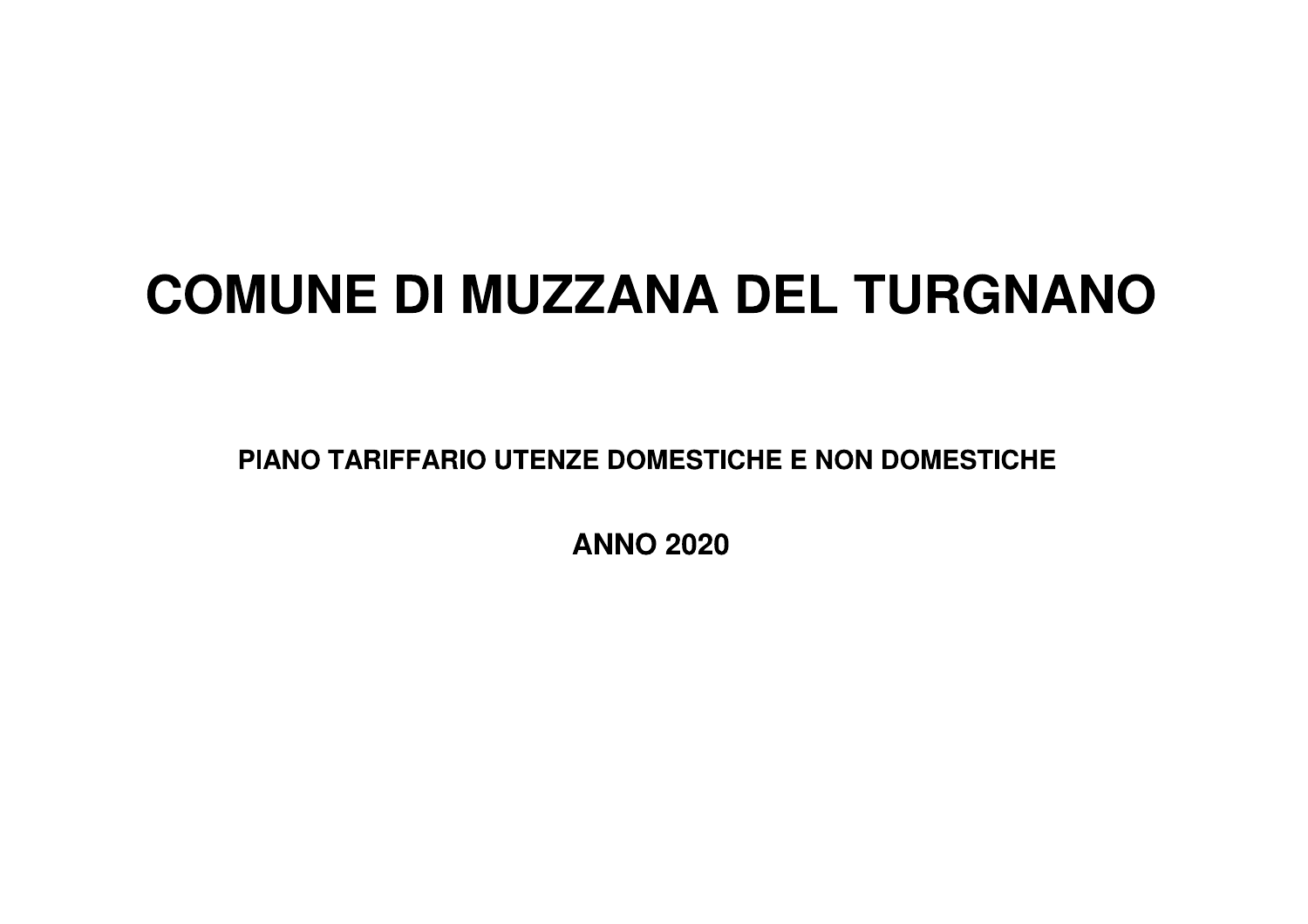#### Dettaglio utenze domestiche

| N. componenti | Mq. Superficie occupata | Nr. Utenze |
|---------------|-------------------------|------------|
|               | 54.272,00               | 419        |
|               | 55.039,00               | 367        |
|               | 44.280,00               | 312        |
|               | 25.793,00               | 165        |
|               | 4.886                   | 29         |
| 6 o più       | 4.570                   | 27         |
| Totali        | 188.840                 | 1.319      |

| <b>Classi</b> | <b>DESCRIZIONE</b>                                                  | Superficie totale<br>Stot(ap) |
|---------------|---------------------------------------------------------------------|-------------------------------|
| 1             | MUSEI, BIBLIOTECHE, SCUOLE, ASSOCIAZIONI, LUOGHI DI CULTO           | 609                           |
| 2             | <b>CAMPEGGI DISTRIBUTORI CARBURANTI</b>                             | 14                            |
| 3             | <b>STABILIMENTI BALNEARI</b>                                        |                               |
| 4             | <b>ESPOSIZIONI AUTOSALONI</b>                                       | 3.014                         |
| 5             | ALBERGHI CON RISTORANTE                                             |                               |
| 6             | <b>ALBERGHI SENZA RISTORANTE</b>                                    | 535                           |
| 7             | <b>CASE DI CURA E RIPOSO</b>                                        |                               |
| 8             | UFFICI, AGENZIE, STUDI PROFESSIONALI                                | 1.099                         |
| 9             | BANCHE, ISTITUTI DI CREDITO E STUDI PROFESSIONALI                   | 1.417                         |
|               | NEGOZI ABBIGLIAMENTO, CALZATURE, LIBRERIA, CARTOLERIA,              |                               |
| 10            | FERRAMENTA E ALTRI BENI DUREVOLI                                    | 2.512                         |
| 11            | EDICOLA, FARMACIA, TABACCAIO, PLURILICENZE                          | 219                           |
|               | ATTIVITA' ARTIGIANALI TIPO BOTTEGHE, (FALEGNAME, IDRAULICO, FABBRO, |                               |
| 12            | ELETTRICISTA, PARRUCCHIERE)                                         | 1.255                         |
| 13            | CARROZZERIA, AUTOFFICINA, ELETTRAUTO                                | 1.340                         |
| 14            | ATTIVITA' INDUSTRIALI CON CAPANNONI DI PRODUZIONE                   | 700                           |
| 15            | ATTIVITA' ARTIGIANALI DI PRODUZIONE BENI SPECIFICI                  | 9.749                         |
| 16            | RISTORANTI, TRATTORIE, OSTERIE, PIZZERIE, PUB                       | 395                           |
| 17            | BAR, CAFFE', PASTICCERIA                                            | 987                           |
|               | SUPERMERCATO, PANE PASTA, MACELLERIA, SALUMI E FORMAGGI, GENERI     |                               |
| 18            | <b>ALIMENTARI</b>                                                   | 1.275                         |
| 19            | PLURICENZE ALIMENTARI E/O MISTE                                     | 75                            |
| 20            | ORTOFRUTTA, PESCHERIE, FIORI E PIANTE, PIZZA AL TAGLIO              | 180                           |
| 21            | DISCOTECHE, NIGHT CLUB                                              |                               |
|               | <b>Totale</b>                                                       | 25.375                        |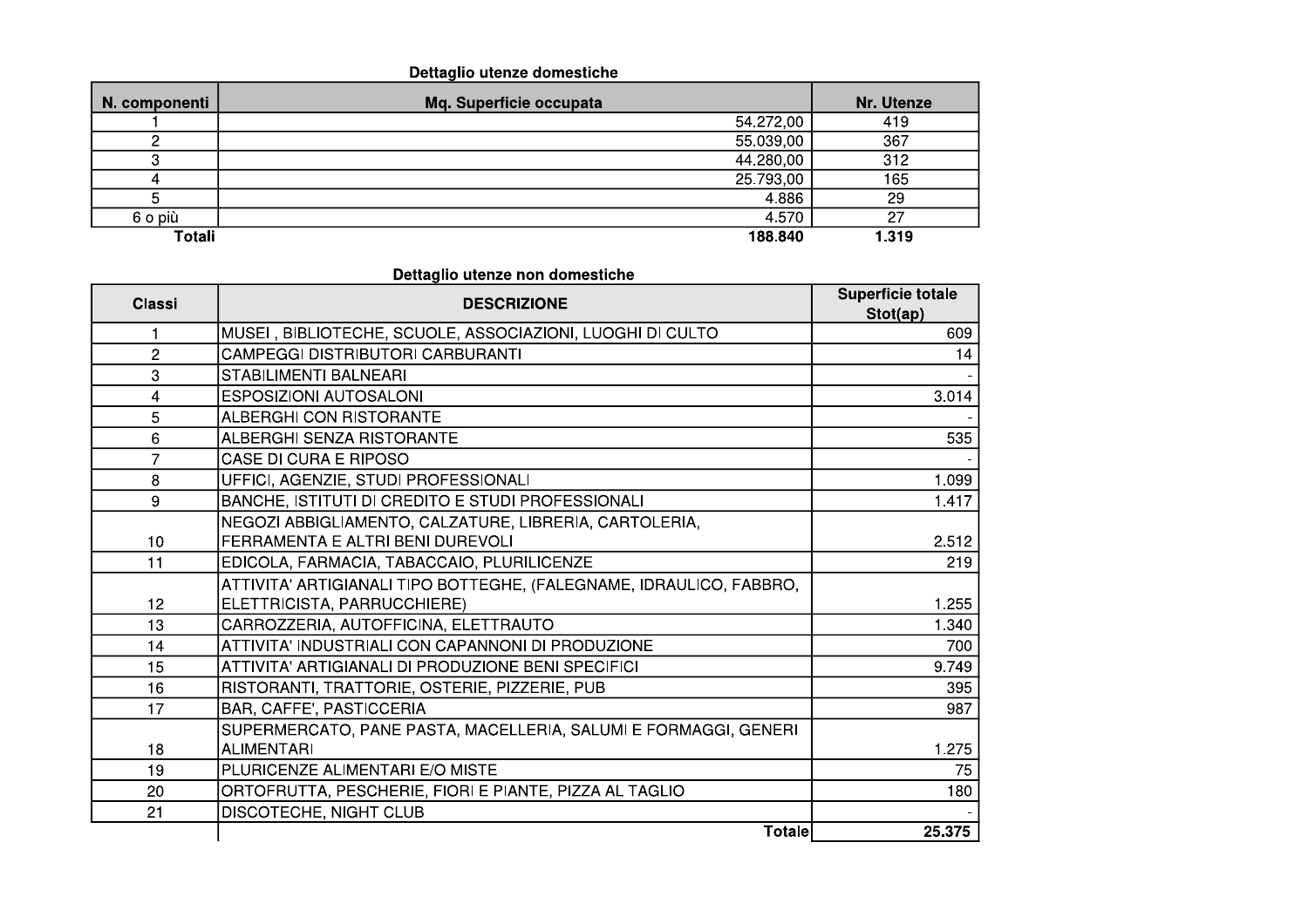#### Tabella n. 1 Riepilogo costi ANNO 2020

|                                                                                | <b>TOTALE</b>  |
|--------------------------------------------------------------------------------|----------------|
|                                                                                |                |
| CGIND - Costi di gestione del ciclo dei RSU indifferenziati                    |                |
| CSL - Costi di spazzamento e lavaggio strade pubbliche                         | 20.131         |
| CRT - Costi di raccolta e trasporto RSU                                        | 20.217         |
| CTS - Costi di trattamento e smaltimento RSU                                   | 65.513         |
| AC - Altri costi                                                               | ΩI             |
| <b>Totale CGIND</b>                                                            | 105.861        |
|                                                                                |                |
| CGD - Costi di gestione del Ciclo di Raccolta Differenziata                    |                |
| CRD - Costi di Raccolta Differenziata per materiale                            | 51.315         |
| CTR - Costi di trattamento e riciclo                                           | 32.349         |
| <b>Totale CGD</b>                                                              | 83.663         |
| Proventi della vendita di materia ed energia derivante da rifiuti dopo sharing | $-6.724$       |
| Ricavi derivanti dai corrispettivi riconosciuti dal CONAI dopo sharing         | $-1.775$       |
| Componente conguaglio relativa ai costi variabili                              | $-1.551$       |
| Oneri relativi all'IVA ed altre imposte TV                                     | 8.855          |
| <b>Rettifiche TV</b>                                                           | $-12.876$      |
| <b>Totale</b>                                                                  | $-14.071$      |
|                                                                                |                |
| TOTALE CG - Costi operativi di gestione                                        | 175.453        |
|                                                                                |                |
| CARC - Costi amm.vi di accertamento, riscossione e cont.                       | 12.521         |
| CGG - Costi generali di gestione                                               | 40.143         |
| COal - Altri costi                                                             | 714            |
| CCD - Costi comuni diversi                                                     | $\overline{0}$ |
| <b>TOTALE CC - Costi comuni</b>                                                | 53.377         |
|                                                                                |                |
| IAmm - Ammortamenti e rate mutui                                               | 17.550         |
| Acc - Accantonamenti                                                           | 4.448          |
| R - Remunerazione del capitale investito                                       | 15.104         |
| <b>TOTALE CK - Costi d'uso del capitale</b>                                    | 37.103         |
| Componente a conguaglio relativa ai costi fissi                                | 1.298          |
| Oneri relativi all'IVA e altre imposte TF                                      | 10.795         |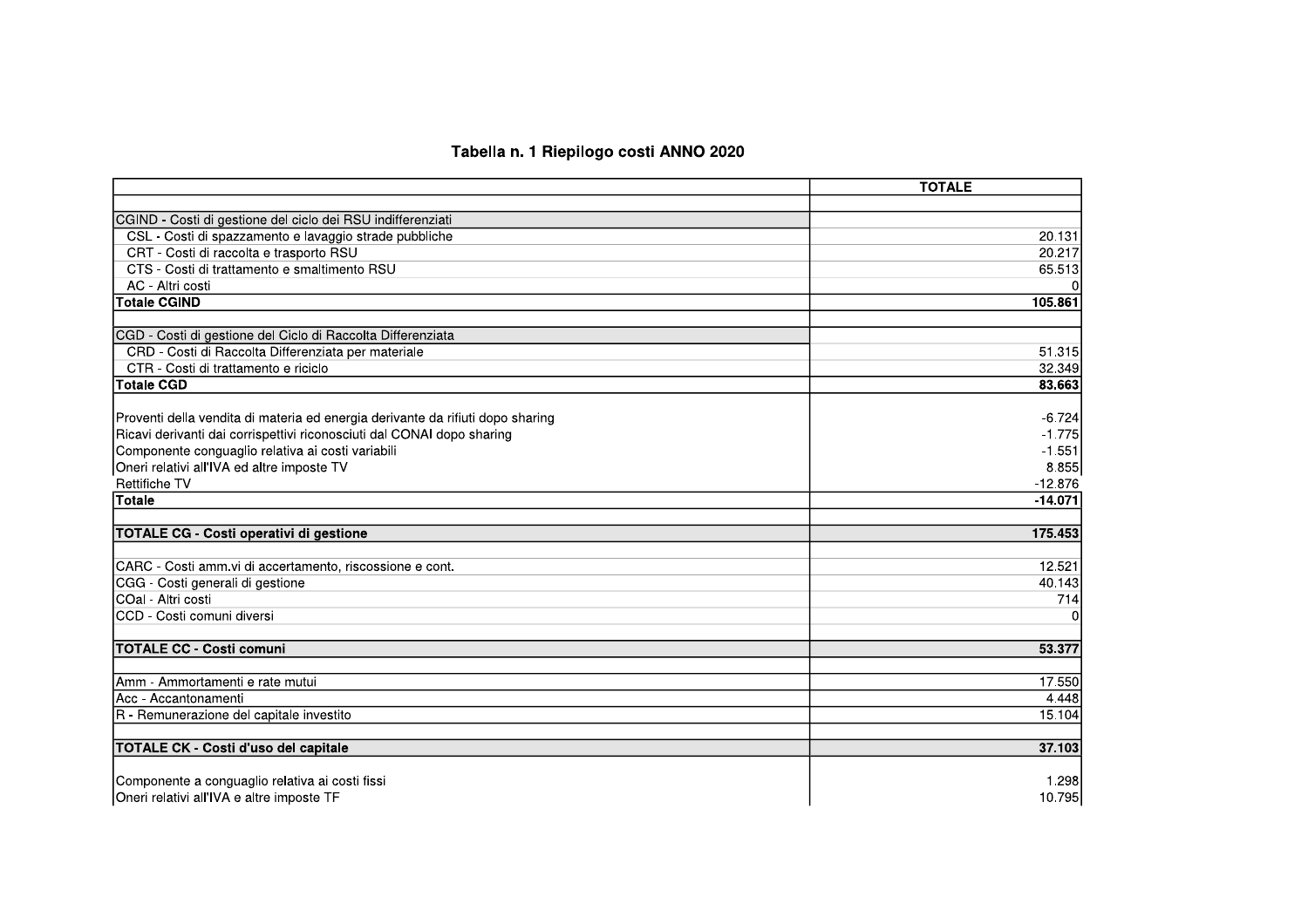| Rettifiche TF                                                 | $-2.327$ |
|---------------------------------------------------------------|----------|
| Detrazioni di cui al comma 1.4 della determina n. 2/DRIF/2020 | $-3.348$ |
| <b>Totale</b>                                                 | 6.419    |
| <b>TOTALE COSTI (CG + CC + CK)</b>                            | 272.352  |
| TF (parte fissa) = $CSL + CARC + CGG + CCD + AC + CK$         | 117.030  |
| TV (parte variabile) = $CRT + CTS + CRD + CTR$                | 155.322  |
| Totale (verifica)                                             | 272.352  |
| <b>CONTROLLO PRICE-CAP</b>                                    |          |
| Ripartizione parametrica delta ambito tariffario              | 3.416    |
| Riporto a PEF 2019                                            | 14.077   |
| Totale                                                        | 17.493   |
| <b>PEF FINALE</b>                                             | 289.845  |
| TVa - parte variabile                                         | 139.749  |
| TFa - parte fissa                                             | 150.097  |
|                                                               |          |
| Percentuale parte fissa:                                      | 51,79    |
| Percentuale parte variabile:                                  | 48,21    |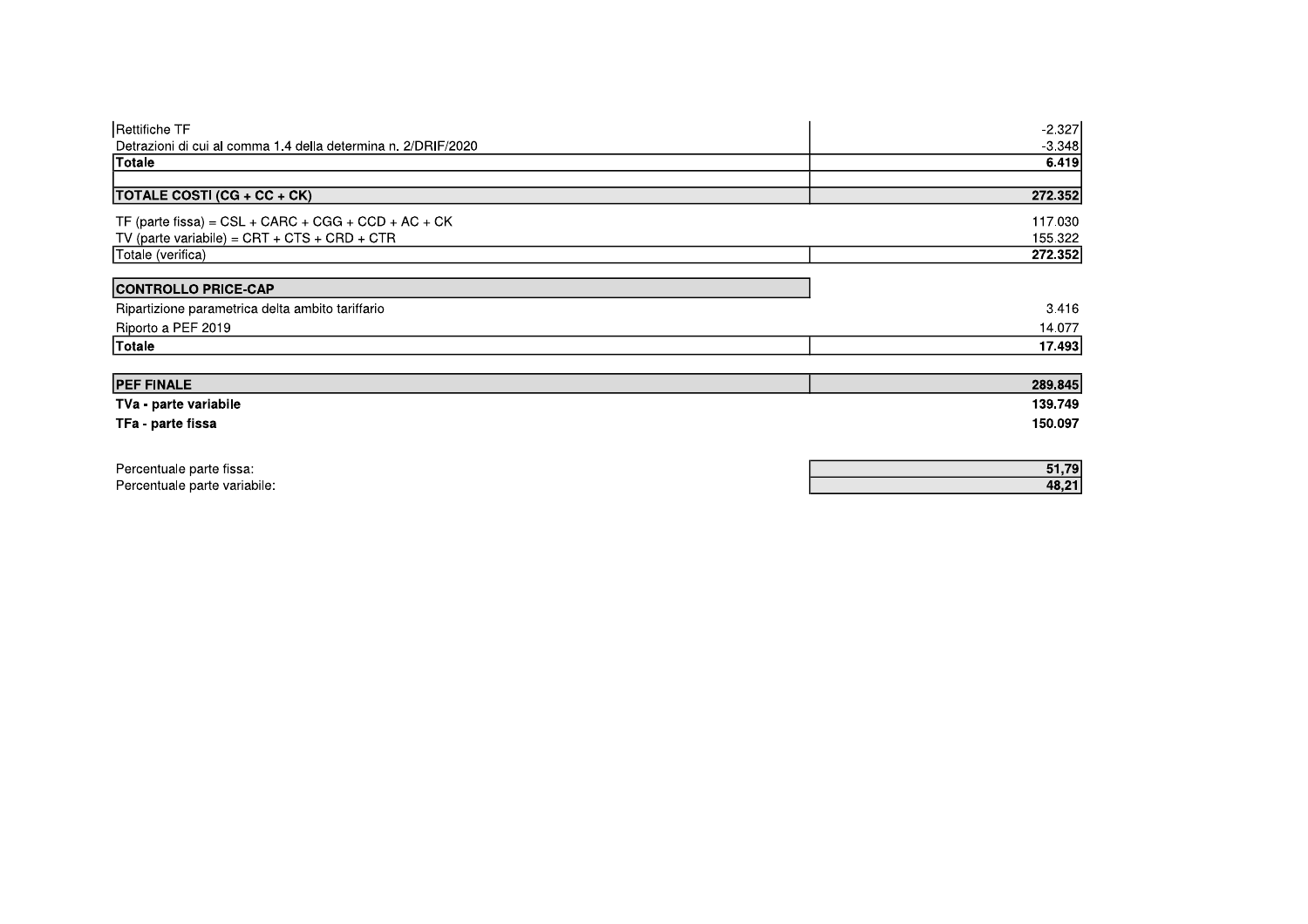#### TABELLA N. 2 - riepilogo dati per determinazione tariffa

1.155.000

289.845 150.097 139.749

| Rifiuti complessivamente prodotti in kg. - Stima anno 2020      |       |
|-----------------------------------------------------------------|-------|
| Costo complessivo presunto previsto per il servizio anno 2020   |       |
|                                                                 |       |
| Costo parte fissa da D.P.R. 158/99 (suddivisione costi da PEF)  | 51.79 |
| Costo parte variabile da D.P.R. 158/1999 (suddivisione costi da | 48,21 |

## (domestiche e non domestiche) con applicazione<br>coefficienti DPR 158/99

|                                                                      | kd minimo | kd massimo | kd medio |
|----------------------------------------------------------------------|-----------|------------|----------|
|                                                                      |           |            |          |
| Presunta produzione rifiuti utenze non domestiche applicando i       |           |            |          |
| vari coefficienti (vedi calcolo "produzione rifiuti")                | 185.123   | 292.357    | 238.740  |
| percentuale calcolata sul quantitativo di rifiuti prodotta nell'anno | 16.03     | 25.31      | 20,67    |
|                                                                      |           |            |          |
| <u>Presunta produzione miuti utenze domestiche (calcolata per</u>    |           |            |          |
| differenza fra il quantitativo totale dei rifiuti prodotti nell'anno |           |            |          |
| 2012 ed i quantitavi derivanti dall'applicazione del kd alle         |           |            |          |
| utenze non domestiche)                                               | 969.877   | 862.643    | 916.260  |
| percentuale                                                          | 83,97     | 74.69      | 79.33    |

| Costo complessivo utenze domestiche applicando la<br>percentuale corrispondente ai rifiuti presuntivamente prodotti               | 243.389          | 216,479          | 229.934          |
|-----------------------------------------------------------------------------------------------------------------------------------|------------------|------------------|------------------|
| Costo complessivo utenze non domestiche applicando la<br>percentuale corrispondente ai rifiuti presuntivamente prodotti           | 46.456           | 73.366           | 59.911           |
| Totale complessivo costo servizio anno 2020                                                                                       | 289.845          | 289.845          | 289.845          |
| Costo parte fissa da D.P.R. 158/99 (suddivisione costi da PEF)<br>Costo parte variabile da D.P.R. 158/1999 (suddivisione costi da | 51,79<br>48,21   |                  |                  |
| Costo parte fissa utenze domestiche                                                                                               | 126.039          | 112.104          | 119.071          |
| Costo parte variabile utenze domestiche                                                                                           | 117.350          | 104.375          | 110.862          |
| Costo parte fissa utenze non domestiche<br>Costo parte variabile utenze non domestiche                                            | 24.057<br>22.399 | 37.993<br>35.373 | 31.025<br>28.886 |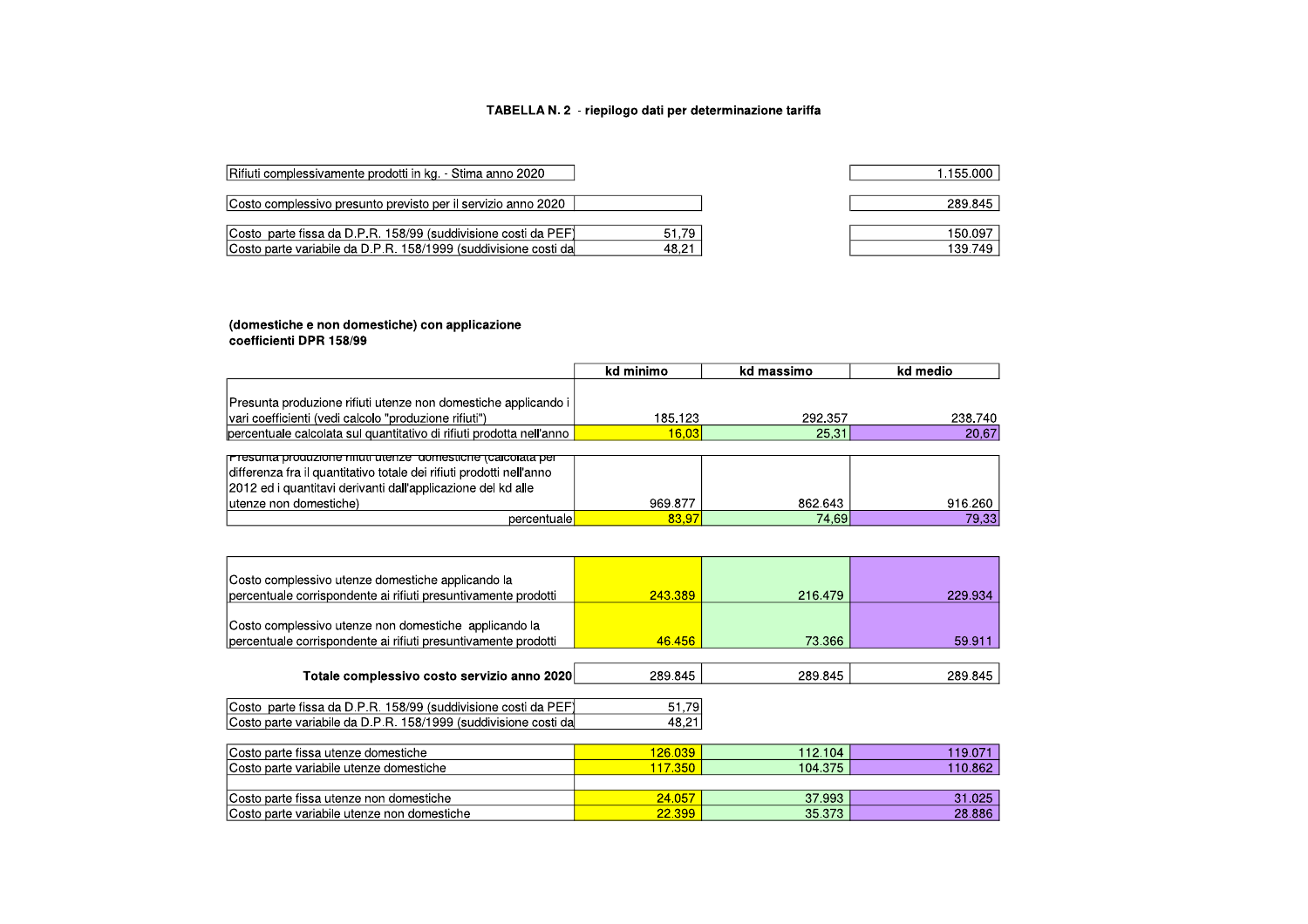| N. componenti | Mq. Superficie occupata | Ka(n) | $S(Stot(n) \times Ka(n))$ | Quf(n) |
|---------------|-------------------------|-------|---------------------------|--------|
|               | 54.272                  | 0,84  | 45.588                    | 0,528  |
| 2             | 55.039                  | 0,98  | 53.938                    | 0,617  |
| 3             | 44.280                  | 1,08  | 47.822                    | 0,679  |
|               | 25.793                  | 1,16  | 29.920                    | 0,730  |
| 5             | 4.886                   | 1,24  | 6.059                     | 0,780  |
| 6             | 4.570                   | 1,30  | 5.941                     | 0,818  |
|               |                         |       |                           |        |
|               | 188.840                 |       | 189.269                   |        |

| Costi fissi utenze domestiche                                 |         | 119.071 |
|---------------------------------------------------------------|---------|---------|
| Superficie totale utenze domestiche corretta dal coeff. Ka(n) | 189.269 |         |
| Quota unitaria fissa                                          | Ouf     | 0.63    |

#### Tabella n. 4 Calcolo parte variabile tariffa utenze domestiche con applicazione coefficiente medio

| Nr. Componenti                                                                                       | Nr. Utenze | Coeff. Kb | $N(n)$ * $Kb(n)$ | TVd     |
|------------------------------------------------------------------------------------------------------|------------|-----------|------------------|---------|
|                                                                                                      | 419        | 0,8       | 335              | 40,91   |
| 2                                                                                                    | 367        | 1,6       | 587              | 81,81   |
| 3                                                                                                    | 312        | 2         | 624              | 102,27  |
| 4                                                                                                    | 165        | 2,6       | 429              | 132,95  |
| 5                                                                                                    | 29         | 3,2       | 93               | 163,63  |
| 6                                                                                                    | 27         | 3,7       | 100              | 189,19  |
| Totali                                                                                               | 1.319      |           | 2.168            |         |
| Quantità rifiuti prodotti utenze domestiche<br>num. Totale utenze domestiche corretto da coeff.Kb(n) |            |           |                  |         |
|                                                                                                      |            |           |                  | 2.168   |
| Quota unitaria variabile in kg/famiglie                                                              |            |           | Quv              | 422,61  |
| Costo variabile utenze domestiche                                                                    |            |           |                  |         |
| Quantità rifiuti prodotti utenze domestiche                                                          |            |           |                  | 916.260 |
|                                                                                                      |            |           | Cu               | 0,1210  |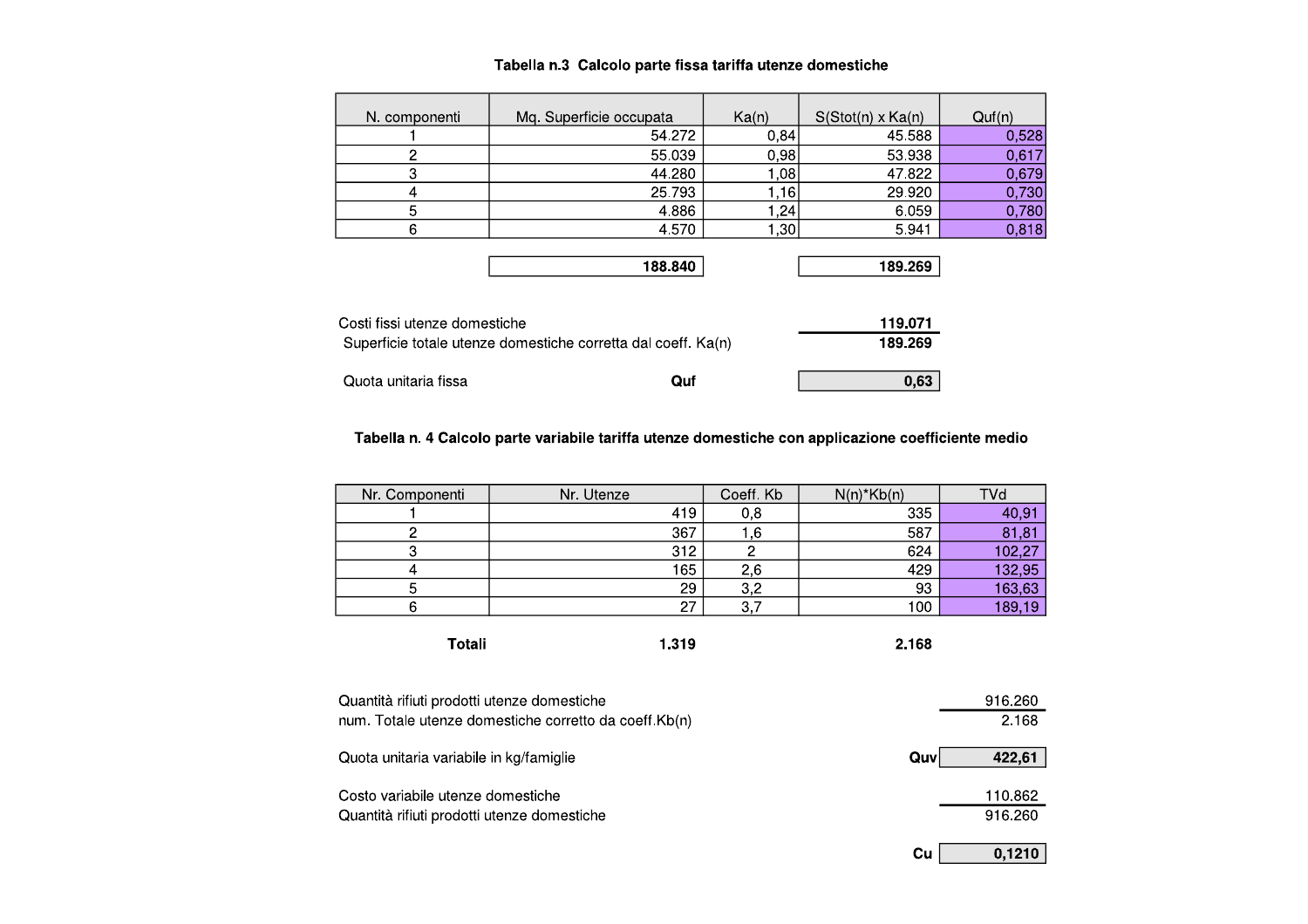| <b>Classi</b><br><b>TIPOLOGIA DI ATTIVITA</b>                                                         | Superficie totale<br>Stot(ap) | Kc(ap)<br>medio | Stot(ap)*Kc(ap) | parte fissa<br>tariffa<br>Qapf*Kc(ap) | <b>Previsione</b><br>introito |
|-------------------------------------------------------------------------------------------------------|-------------------------------|-----------------|-----------------|---------------------------------------|-------------------------------|
| I MUSEI , BIBLIOTECHE, SCUOLE, ASSOCIAZIONI, LUOGHI DI CULTO                                          | 609                           | 0,415           | 253             | 0.442                                 | 269                           |
| 2 CAMPEGGI DISTRIBUTORI CARBURANTI                                                                    | 14                            | 0.735           | 10              | 0.783                                 | 11                            |
| 3 STABILIMENTI BALNEARI                                                                               |                               | 0,505           |                 | 0,538                                 |                               |
| 4 IESPOSIZIONI AUTOSALONI                                                                             | 3.014                         | 0,365           | 1.100           | 0,389                                 | 1.172                         |
| 5 ALBERGHI CON RISTORANTE                                                                             |                               | 1,200           |                 | 1.279                                 |                               |
| 6 ALBERGHI SENZA RISTORANTE                                                                           | 535                           | 0,855           | 457             | 0.911                                 | 487                           |
| 7 ICASE DI CURA E RIPOSO                                                                              |                               | 0,975           |                 | 1,039                                 |                               |
| 8 UFFICI, AGENZIE, STUDI PROFESSIONALI                                                                | 1.099                         | 1,065           | 1.170           | 1,135                                 | 1.247                         |
| 9 BANCHE ED ISTITUTI DI CREDITO                                                                       | 1.417                         | 0.565           | 801             | 0.602                                 | 853                           |
| NEGOZI ABBIGLIAMENTO, CALZATURE, LIBRERIA, CARTOLERIA, FERRAMENTA E ALTRI BENI<br>10 DUREVOLI         | 2.512                         | 0,990           | 2.487           | 1.055                                 | 2.650                         |
| 11 EDICOLA, FARMACIA, TABACCAIO, PLURILICENZE                                                         | 219                           | 1.295           | 284             | 1.380                                 | 302                           |
| ATTIVITA' ARTIGIANALI TIPO BOTTEGHE, (FALEGNAME, IDRAULICO, FABBRO, ELETTRICISTA,<br>12 PARRUCCHIERE) | 1.255                         | 0.880           | 1.104           | 0.938                                 | 1.177                         |
| 13 CARROZZERIA, AUTOFFICINA, ELETTRAUTO                                                               | 1.340                         | 1,040           | 1.394           | 1.108                                 | 1.485                         |
| 14 ATTIVITA' INDUSTRIALI CON CAPANNONI DI PRODUZIONE                                                  | 700                           | 0,670           | 469             | 0,714                                 | 500                           |
| 15 ATTIVITA' ARTIGIANALI DI PRODUZIONE BENI SPECIFICI                                                 | 9.749                         | 0,820           | 7.994           | 0.874                                 | 8.517                         |
| 16 RISTORANTI, TRATTORIE, OSTERIE, PIZZERIE, PUB                                                      | 395                           | 6,130           | 2.421           | 6,531                                 | 2.580                         |
| 17 BAR, CAFFE', PASTICCERIA                                                                           | 987                           | 4.960           | 4.896           | 5.284                                 | 5.216                         |
| 18 SUPERMERCATO, PANE PASTA, MACELLERIA, SALUMI E FORMAGGI, GENERI ALIMENTARI                         | 1.275                         | 2,070           | 2.639           | 2,205                                 | 2.812                         |
| 19 PLURICENZE ALIMENTARI E/O MISTE                                                                    | 75                            | 2,075           | 156             | 2,211                                 | 166                           |
| 20 ORTOFRUTTA, PESCHERIE, FIORI E PIANTE, PIZZA AL TAGLIO                                             | 180                           | 8,250           | 1.485           | 8.790                                 | 1.582                         |
| 21 DISCOTECHE, NIGHT CLUB                                                                             |                               | 1,340           |                 | 1,428                                 |                               |

| <b>TOTALI</b>                                   | 25.375 |  |
|-------------------------------------------------|--------|--|
|                                                 |        |  |
| <b>COSTI FISSI UTENZE NON DOMESTICHE</b>        | 31.025 |  |
| Superficie attività corretta dal coeff. Kc (ap) | 29.120 |  |

29.120

31.025

 $Qapf$  $1,07$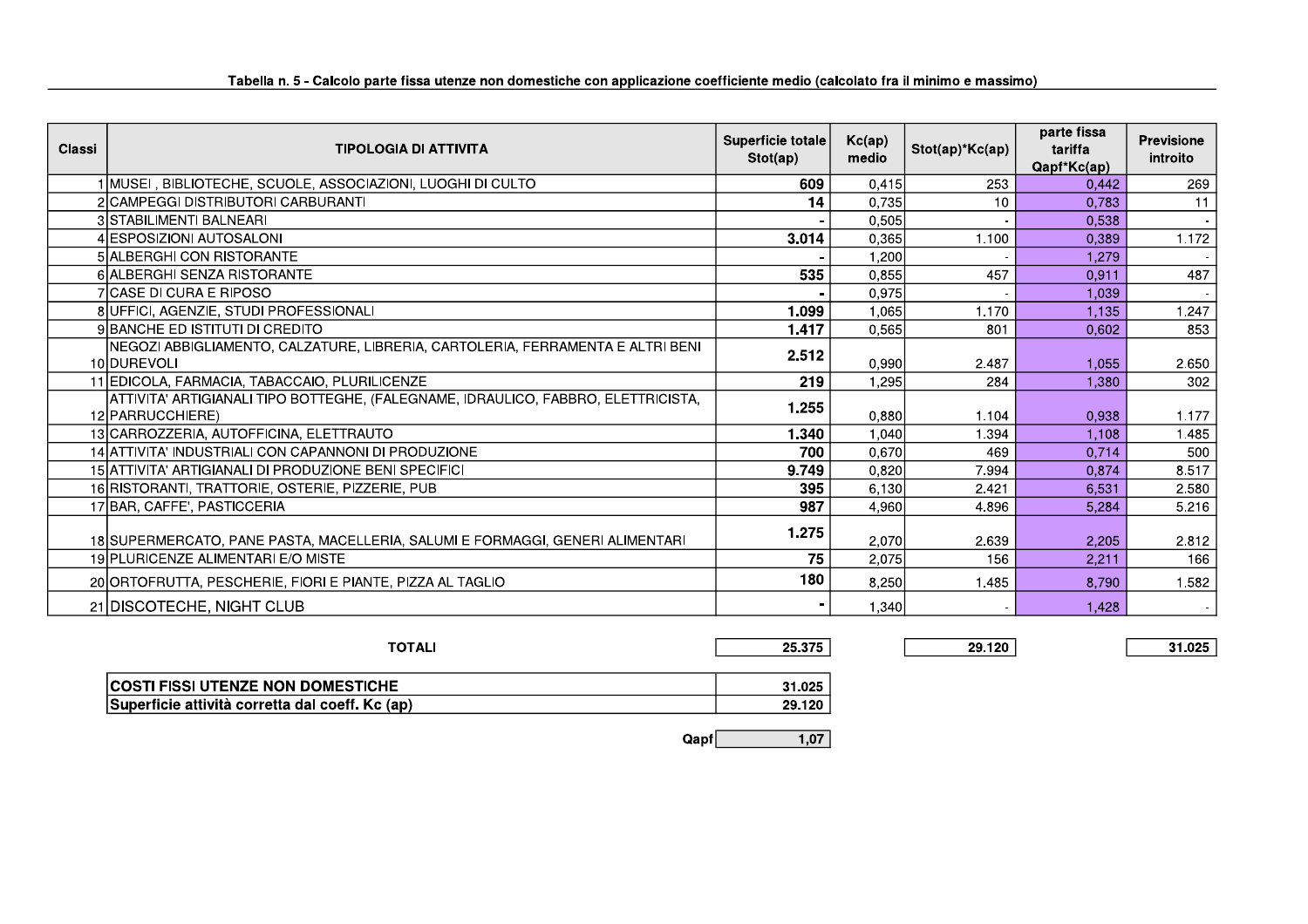| Classi | <b>DESCRIZIONE</b>                                                                | Superficie totale | Kd(ap) | Kd(ap) scelto * | Parte variabile | <b>Previsione</b> |
|--------|-----------------------------------------------------------------------------------|-------------------|--------|-----------------|-----------------|-------------------|
|        |                                                                                   | Stot(ap)          | scelto | Stot(ap)        | tariffa         | introito          |
|        | 1 MUSEI, BIBLIOTECHE, SCUOLE, ASSOCIAZIONI, LUOGHI DI CULTO                       | 609               | 3,40   | 2.071           | 0.411           | 251               |
|        | 2 CAMPEGGI DISTRIBUTORI CARBURANTI                                                | 14                | 6,03   | 84              | 0.730           | 10                |
|        | 3 STABILIMENTI BALNEARI                                                           |                   | 4,16   |                 | 0.503           |                   |
|        | 4 ESPOSIZIONI AUTOSALONI                                                          | 3.014             | 3,03   | 9.117           | 0.366           | 1.103             |
|        | 5 ALBERGHI CON RISTORANTE                                                         |                   | 9,86   |                 | 1,193           |                   |
|        | 6 ALBERGHI SENZA RISTORANTE                                                       | 535               | 7,02   | 3.756           | 0,849           | 454               |
|        | <b>7 CASE DI CURA E RIPOSO</b>                                                    |                   | 8,01   |                 | 0,969           |                   |
|        | 8 UFFICI, AGENZIE, STUDI PROFESSIONALI                                            | 1.099             | 8.76   | 9.622           | 1.059           | 1.164             |
|        | 9 BANCHE ED ISTITUTI DI CREDITO                                                   | 1.417             | 4,64   | 6.575           | 0.561           | 796               |
|        | NEGOZI ABBIGLIAMENTO, CALZATURE, LIBRERIA, CARTOLERIA, FERRAMENTA E ALTRI BENI    | 2.512             |        |                 |                 |                   |
|        | 10 DUREVOLI                                                                       |                   | 8,12   | 20.385          | 0.982           | 2.466             |
|        | 11 EDICOLA, FARMACIA, TABACCAIO, PLURILICENZE                                     | 219               | 10,63  | 2.327           | 1.286           | 282               |
|        | ATTIVITA' ARTIGIANALI TIPO BOTTEGHE, (FALEGNAME, IDRAULICO, FABBRO, ELETTRICISTA, | 1.255             |        |                 |                 |                   |
|        | 12 PARRUCCHIERE)                                                                  |                   | 7,20   | 9.036           | 0.871           | 1.093             |
|        | 13 CARROZZERIA, AUTOFFICINA, ELETTRAUTO                                           | 1.340             | 8,52   | 11.410          | 1.030           | 1.381             |
|        | 14 ATTIVITA' INDUSTRIALI CON CAPANNONI DI PRODUZIONE                              | 700               | 5,50   | 3.850           | 0,665           | 466               |
|        | 15 ATTIVITA' ARTIGIANALI DI PRODUZIONE BENI SPECIFICI                             | 9.749             | 6,71   | 65.416          | 0.812           | 7.915             |
|        | 16 RISTORANTI, TRATTORIE, OSTERIE, PIZZERIE, PUB                                  | 395               | 50,28  | 19.859          | 6,083           | 2.403             |
|        | 17 BAR, CAFFE', PASTICCERIA                                                       | 987               | 40,65  | 40.117          | 4,918           | 4.854             |
|        |                                                                                   | 1.275             |        |                 |                 |                   |
|        | 18 SUPERMERCATO, PANE PASTA, MACELLERIA, SALUMI E FORMAGGI, GENERI ALIMENTARI     |                   | 16,99  | 21.662          | 2.056           | 2.621             |
|        | 19 PLURICENZE ALIMENTARI E/O MISTE                                                | 75                | 17,00  | 1.275           | 2,057           | 154               |
|        | 20 ORTOFRUTTA, PESCHERIE, FIORI E PIANTE, PIZZA AL TAGLIO                         | 180               | 67,66  | 12.179          | 8,186           | 1.474             |
|        | 21 DISCOTECHE, NIGHT CLUB                                                         |                   | 11.01  |                 | 1,332           |                   |

#### Tabella n. 6 - Calcolo parte variabile utenze non domestiche con applicazione coefficiente medio (calcolato fra il minimo e massimo)

**TOTALI** 25.375 28.886

238.740

| costi variabili utenze non domestiche                                      | 28.886  |
|----------------------------------------------------------------------------|---------|
| totale rifiuti prodotti utenze non domestiche corretta dal coefficiente kd | 238.740 |
|                                                                            |         |

Cu (costo unitario)  $0,12$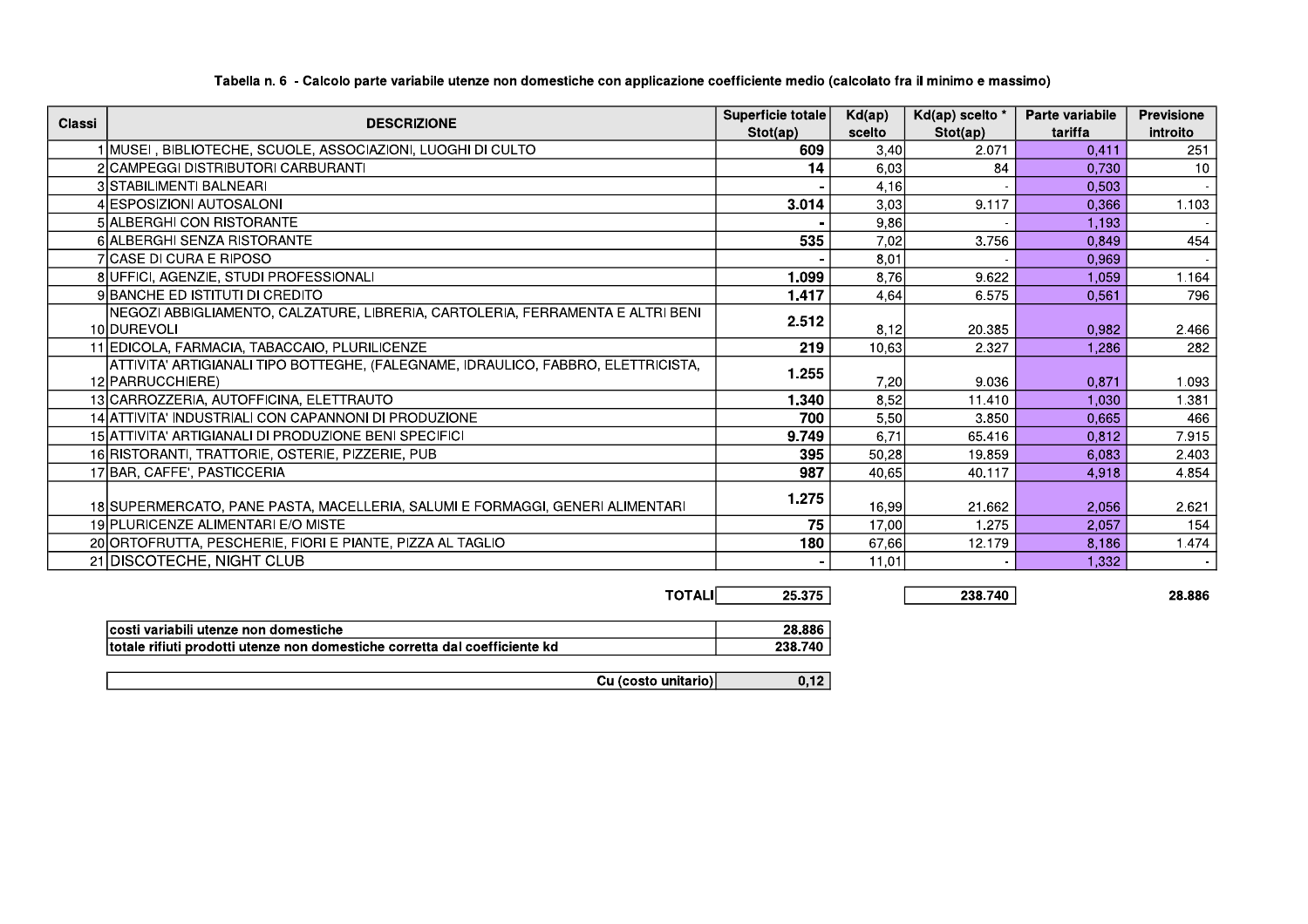## RIEPILOGO TARIFFE UTENZE DOMESTICHE - ANNO 2020

|             | Nr. Componenti Tariffa parte fissa | Tariffa parte variabile con<br>applicazione coefficiente<br>medio |
|-------------|------------------------------------|-------------------------------------------------------------------|
|             |                                    |                                                                   |
|             | 0,528                              | 40,91                                                             |
|             | 0,617                              | 81,81                                                             |
| З           | 0,679                              | 102,27                                                            |
|             | 0,730                              | 132,95                                                            |
| 5           | 0,780                              | 163,63                                                            |
| piu'<br>6 o | 0,818                              | 189,19                                                            |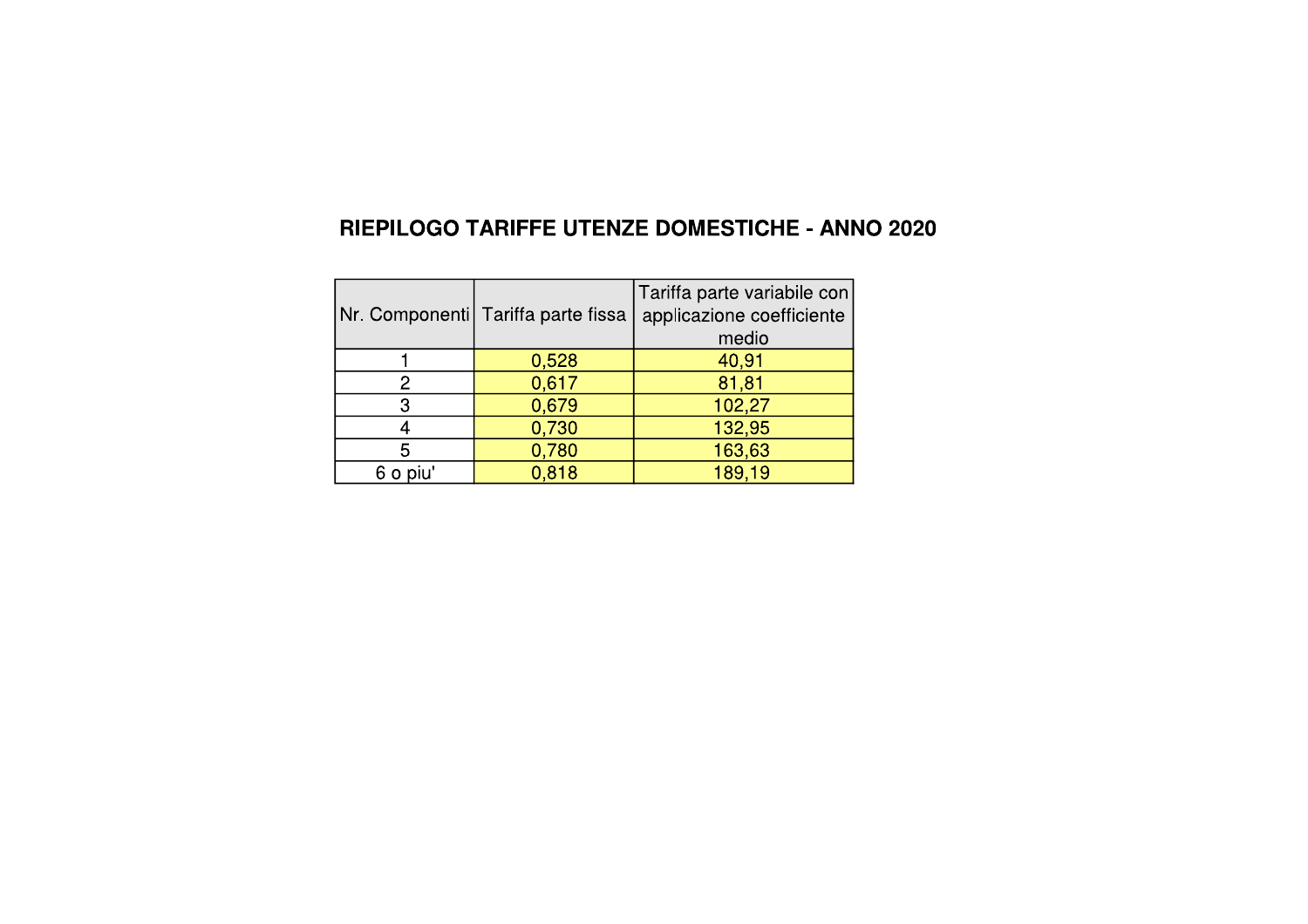| <b>RIEPILOGO TARIFFE UTENZE NON DOMESTICHE - ANNO 2020</b> |                                                                                                    |                                              |                                                           |                                     |  |  |  |
|------------------------------------------------------------|----------------------------------------------------------------------------------------------------|----------------------------------------------|-----------------------------------------------------------|-------------------------------------|--|--|--|
| <b>Classi</b>                                              | <b>TIPOLOGIA DI ATTIVITA'</b>                                                                      | <b>Parte fissa</b><br>Tariffa coeff.<br>Med. | <b>Parte</b><br>variabile<br>tariffa coeff.<br><b>Med</b> | <b>Totale tariffa</b><br>coeff. Med |  |  |  |
| $\mathbf 1$                                                | MUSEI, BIBLIOTECHE, SCUOLE, ASSOCIAZIONI, LUOGHI DI CULTO                                          | 0,442                                        | 0,411                                                     | 0,854                               |  |  |  |
| $\overline{c}$                                             | CAMPEGGI DISTRIBUTORI CARBURANTI                                                                   | 0,783                                        | 0,730                                                     | 1,513                               |  |  |  |
| $\mathbf{3}$                                               | <b>STABILIMENTI BALNEARI</b>                                                                       | 0,538                                        | 0,503                                                     | 1,041                               |  |  |  |
| $\overline{\mathbf{4}}$                                    | <b>ESPOSIZIONI AUTOSALONI</b>                                                                      | 0,389                                        | 0,366                                                     | 0,755                               |  |  |  |
| $\overline{5}$                                             | <b>ALBERGHI CON RISTORANTE</b>                                                                     | 1,279                                        | 1,193                                                     | 2,472                               |  |  |  |
| $6\,$                                                      | ALBERGHI SENZA RISTORANTE                                                                          | 0,911                                        | 0,849                                                     | 1,760                               |  |  |  |
| $\overline{7}$                                             | CASE DI CURA E RIPOSO                                                                              | 1,039                                        | 0,969                                                     | 2,007                               |  |  |  |
| 8                                                          | UFFICI, AGENZIE, STUDI PROFESSIONALI                                                               | 1,135                                        | 1,059                                                     | 2,194                               |  |  |  |
| 9                                                          | BANCHE ED ISTITUTI DI CREDITO                                                                      | 0,602                                        | 0,561                                                     | 1,163                               |  |  |  |
| 10                                                         | NEGOZI ABBIGLIAMENTO, CALZATURE, LIBRERIA, CARTOLERIA, FERRAMENTA E ALTRI<br><b>BENI DUREVOLI</b>  | 1,055                                        | 0,982                                                     | 2,037                               |  |  |  |
| 11                                                         | EDICOLA, FARMACIA, TABACCAIO, PLURILICENZE                                                         | 1,380                                        | 1,286                                                     | 2,665                               |  |  |  |
| 12                                                         | ATTIVITA' ARTIGIANALI TIPO BOTTEGHE, (FALEGNAME, IDRAULICO, FABBRO,<br>ELETTRICISTA, PARRUCCHIERE) | 0,938                                        | 0,871                                                     | 1,809                               |  |  |  |
| 13                                                         | CARROZZERIA, AUTOFFICINA, ELETTRAUTO                                                               | 1,108                                        | 1,030                                                     | 2,138                               |  |  |  |